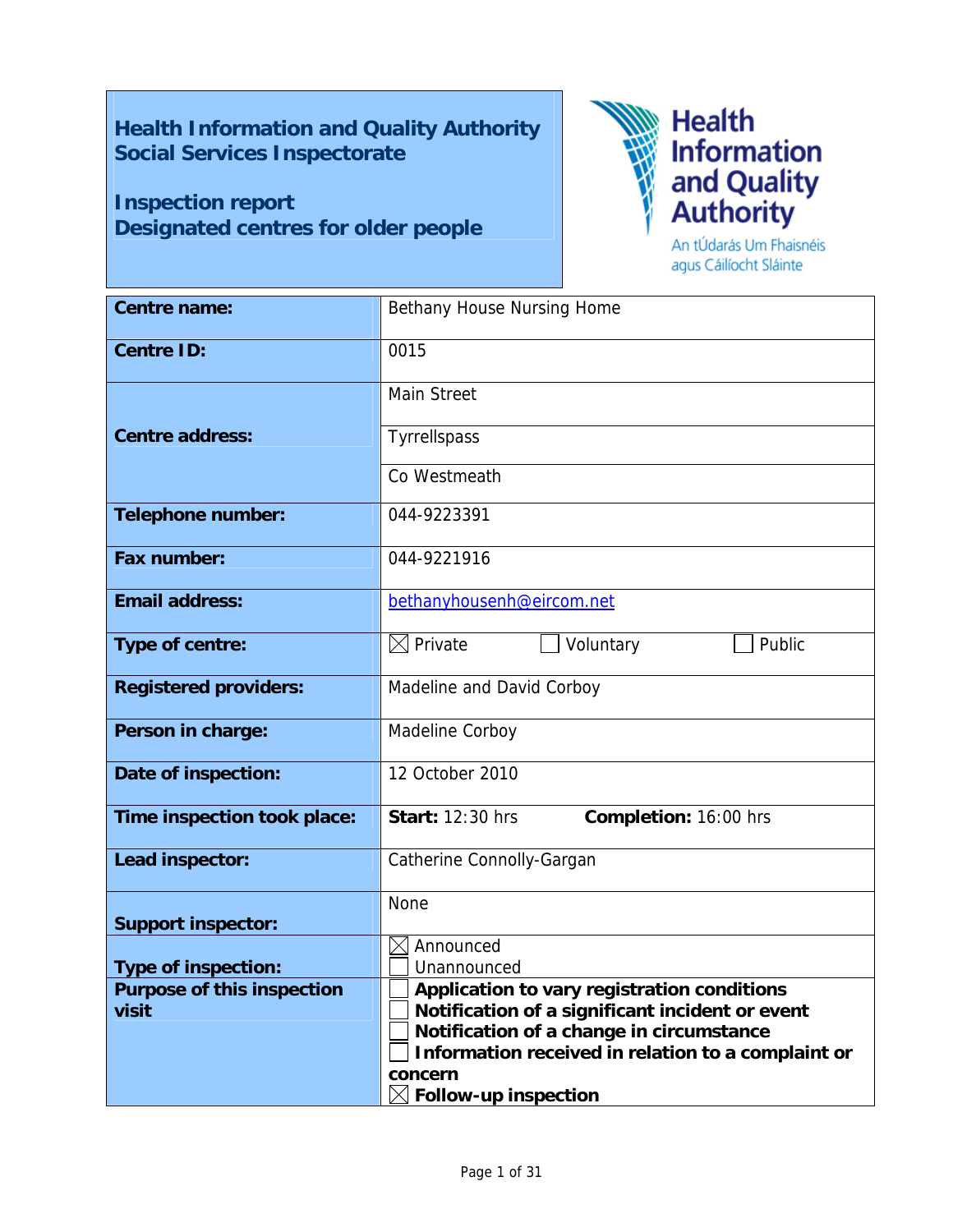# **About the inspection**

The purpose of inspection is to gather evidence on which to make judgments about the fitness of the registered provider and to report on the quality of the service. This is to ensure that providers are complying with the requirements and conditions of their registration and meet the Standards, that they have systems in place to both safeguard the welfare of service users and to provide information and evidence of good and poor practice.

In assessing the overall quality of the service provided, inspectors examine how well the provider has met the requirements of the Health Act 2007, the Health Act 2007 (Care and Welfare of Residents in Designated Centres for Older People) Regulations 2009 (as amended) and the National Quality Standards for Residential Care Settings for Older People in Ireland.

Additional inspections take place under the following circumstances:

- to follow up on specific matters arising from a previous inspection to ensure that the action required of the provider has been taken
- following a change in circumstances; for example, following a notification to the Health Information and Quality Authority's Social Services Inspectorate that a provider has appointed a new person in charge
- arising from a number of events including information received in relation to a concern/complaint or notification to the SSI of a significant event affecting the safety or well-being of residents
- to randomly "spot check" the service.

All inspections can be announced or unannounced, depending on the reason for the inspection and may take place at any time of day or night.

All inspection reports produced by the Health Information and Quality Authority will be published. However, in cases where legal or enforcement activity may arise from the findings of an inspection, the publication of a report will be delayed until that activity is resolved. The reason for this is that the publication of a report may prejudice any proceedings by putting evidence into the public domain.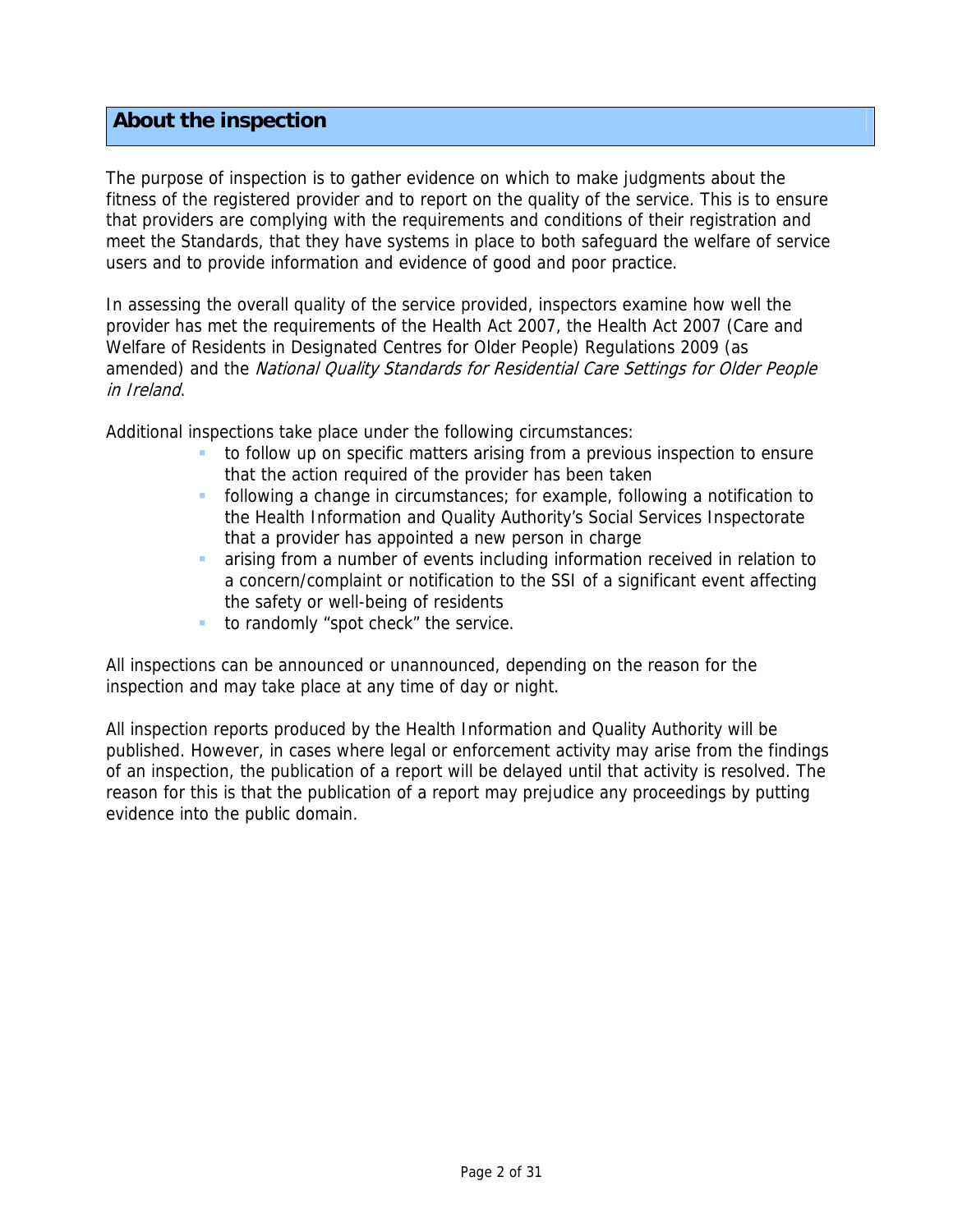# **About the centre**

#### **Description of services and premises**

Bethany House is a purpose-built facility. The accommodation used by the residents is all located on the ground floor. The first floor is used as staff accommodation. The centre accommodates 32 residents in total, of which two are aged less than 65 years and have acquired brain injury. The remaining 28 residents all aged greater than 65 years have long-term and dementia care reeds.

Residents accommodation consists of 15 single rooms, seven double rooms and one three bedded room, none of which have en suite facilities.

There is an assisted bathroom and two toilets for residents use. Residents have access to an enclosed yard to the back of the centre. There is ample car parking to the front of the building.

**Location** 

Bethany House is located on the main Street of Tyrrellspass, Co Westmeath within easy access of the amenities located in the town.

| Date centre was first established:                                                | 2006 |
|-----------------------------------------------------------------------------------|------|
| Number of residents on the date of inspection $\left  \right.$ 28 + 3 in hospital |      |
| Number of vacancies on the date of inspection                                     |      |

| Dependency level of<br>current residents | <b>Max</b> | <b>High</b> | <b>Medium</b> | Low |
|------------------------------------------|------------|-------------|---------------|-----|
| <b>Number of residents</b>               |            |             |               |     |

#### **Management structure**

Bethany House is owned by MPM Nursing Home Ltd, which has two directors, Madeline and David Corboy. Madeline Corboy is also the Person in Charge and is supported in her role by nurses, carers, catering, domestic and caretaker staff.

| <b>Staff</b><br>designation                       | <b>Person</b><br><u>in</u><br>Charge | <b>Nurses</b> | Care<br>staff | Catering<br>staff | <b>Cleaning</b><br>and<br>laundry<br>staff | <b>Admin</b><br>staff | <b>Other</b><br>staff |
|---------------------------------------------------|--------------------------------------|---------------|---------------|-------------------|--------------------------------------------|-----------------------|-----------------------|
| <b>Number of</b><br>staff on<br>duty on<br>day of |                                      |               | 6             | $\overline{2}$    |                                            |                       | caretaker             |
| inspection                                        |                                      |               |               |                   |                                            |                       |                       |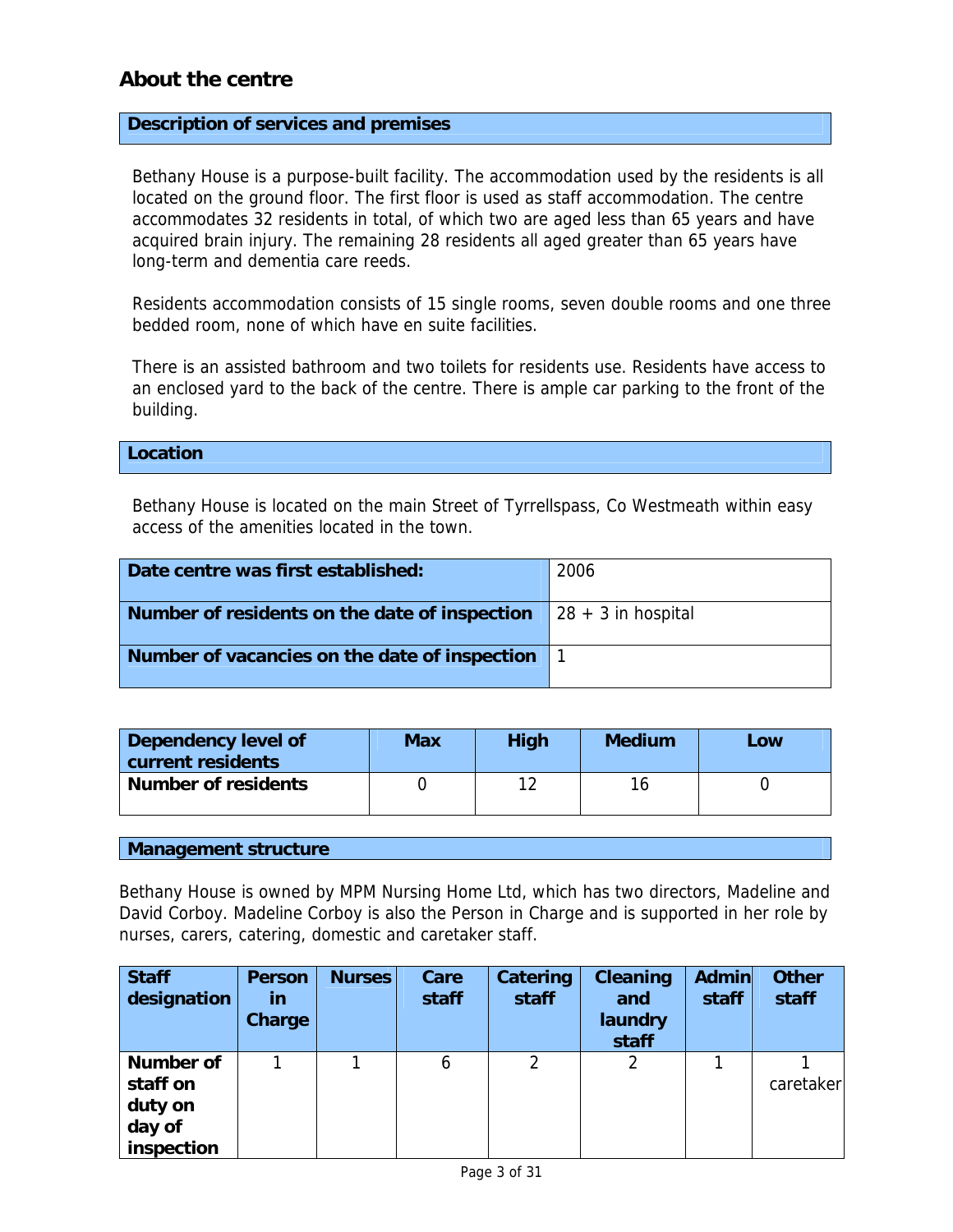# **Background**

A first inspection was carried out of this centre by the Health Information and Quality Authority (the Authority) on 27 April 2010. It was a scheduled unannounced inspection which took place over one day.

Prior to the inspection, the provider was requested to complete a provider led investigation report on 05 March 2010 referencing the management of two incidents where residents sustained fractures following falls. The investigation was returned on the 19 March 2010. The information provided did not address all areas requested. Following the inspection of the 27 April 2010 and in response to a number of serious governance issues, an immediate action letter was forwarded to the provider on the 28 April 2010. The immediate action letter requested urgent address of staffing levels and skill mix, person in charge, risk management and residents' rights and privacy. The provider response was returned three times for further clarification. The third provider response was returned to the Authority on the 14 June 2010 and was found acceptable.

The structure of the company changed with one director leaving the board and Mr David Corboy becoming an active member of the company on 06 September 2010. There are currently two directors in the company and they are Madeline and David Corboy. The company owns Bethany House Nursing Home.

#### **Summary of findings from this inspection**

The providers Madeline and David Corboy demonstrated a commitment to meeting the requirements of the action plan and recommendations. There were 43 actions identified during inspection. 39 actions were satisfactorily addressed. The remaining four actions were partially addressed, they involved structural improvements. There were four recommendations which were satisfactorily completed. The provider Madeline Corboy, who is also the person in charge, described how she had utilised the expertise of external personnel to assist her in not just meeting the actions required but also in putting robust foundations in place that she could build on to enhance the safety and quality of life for residents in the centre.

Immediate actions were found to be satisfactorily addressed. Those immediate actions were inadequate staffing levels and skill mix, governance by the person in charge, risk management and residents' rights and privacy.

A double celebration was planned by the residents and staff in the centre for two married couples who are residents in the centre and wished to renew their marriage vows. This was a full day celebration which included a church ceremony and a meal hosted by the centre for residents and their families.

The action plan at the end of the report identifies areas where actions were partially completed and still do not meet the requirements of the legislation and standards.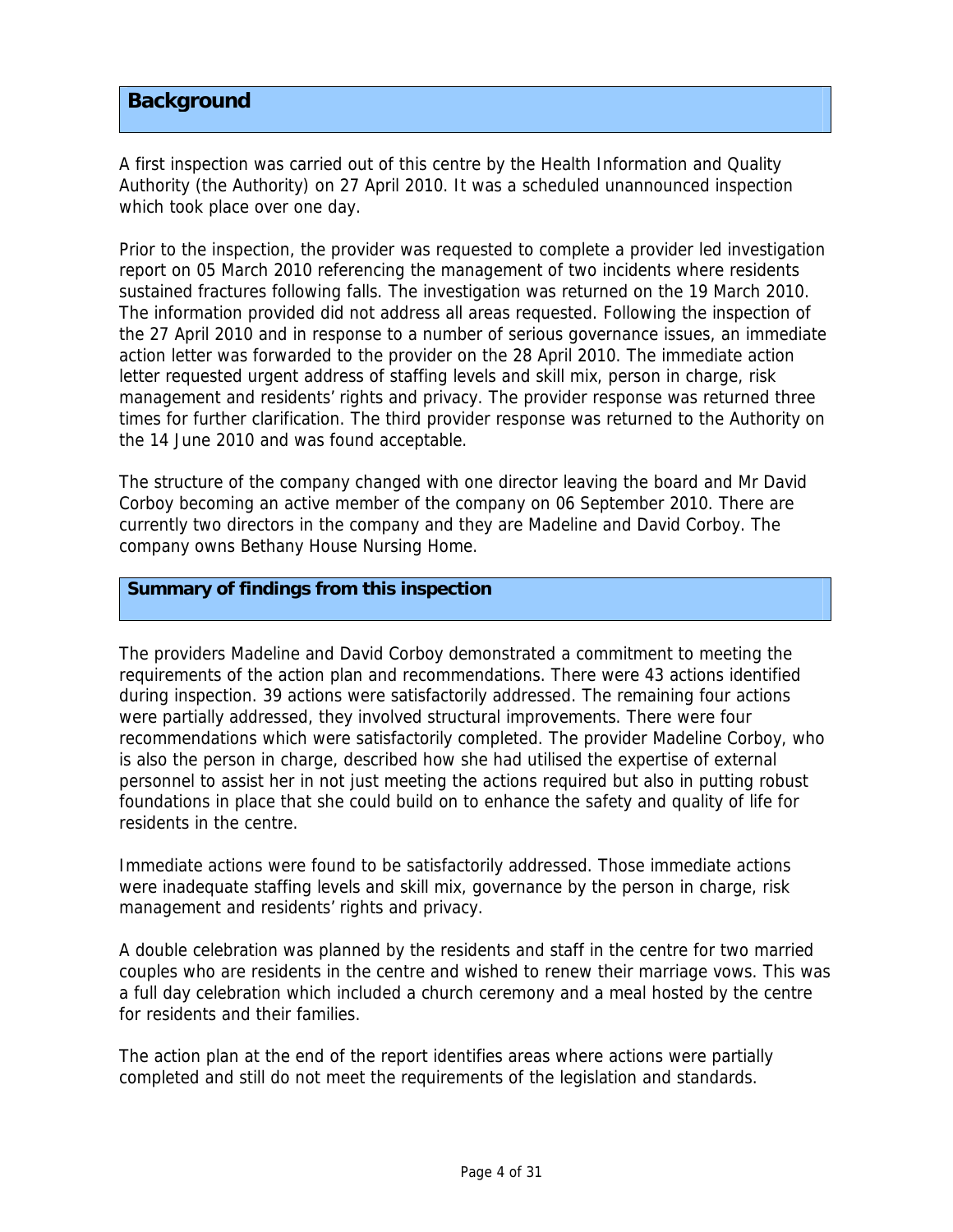# **Issues covered on inspection:**

The inspector reviewed the action plan which included the immediate action plan requested by the Authority with Madeline and David Corboy. All immediate actions were satisfactorily addressed. The inspector also viewed documentation including policies and procedures, duty rota, training records and schedules, structural improvements, safety and quality of life improvements for the residents.

# **Actions reviewed on inspection:**

# **1. Action required from previous inspection:**

Make arrangements for all persons working in the centre to participate in regular fire drills.

This action was satisfactorily completed. All staff participated in a fire drill. This was confirmed by a record of names in the fire training log. Staff were able to discuss evacuation. Fire drills are rehearsed every six to eight weeks to facilitate on-going opportunity for all staff to maintain competency in this area at various times of the day and night. The next fire drill was scheduled for the 29 October 2010.

**Action required from previous inspection:** Display clear notices indicating fire escape routes in the centre.

This action was satisfactorily completed. Three additional notices have been erected on advice of the fire officer. These were observed by the inspector.

## **Action required from previous inspection:**

Conduct an assessment to ascertain the fire risk and safety of the laundry facility in its present location.

This action was satisfactorily completed. A safety advisor from An Bord Gais completed a risk assessment. Although he concluded that the laundry facilities were within a safe distance from the gas fuel tank, a recommendation was made to enhance fire protection for the laundry consisting of constructing a six foot high concrete between the gas tank and the laundry structure. The inspector observed this wall insitu.

# **2. Action required from previous inspection:**

Review staffing levels whereby the person in charge is adequately engaged in the governance, operational management and administration of the centre on a regular and consistent basis.

This action was satisfactorily completed. The duty rota was reviewed and a formal arrangement was put in place whereby the person in charge was involved exclusively in the governance of the centre on a daily basis from 14:00 hrs to 17:00 hrs. A senior on-call rota has also been put in place to provide support for staff out of hours. Review of the rota confirmed that these arrangements were in place.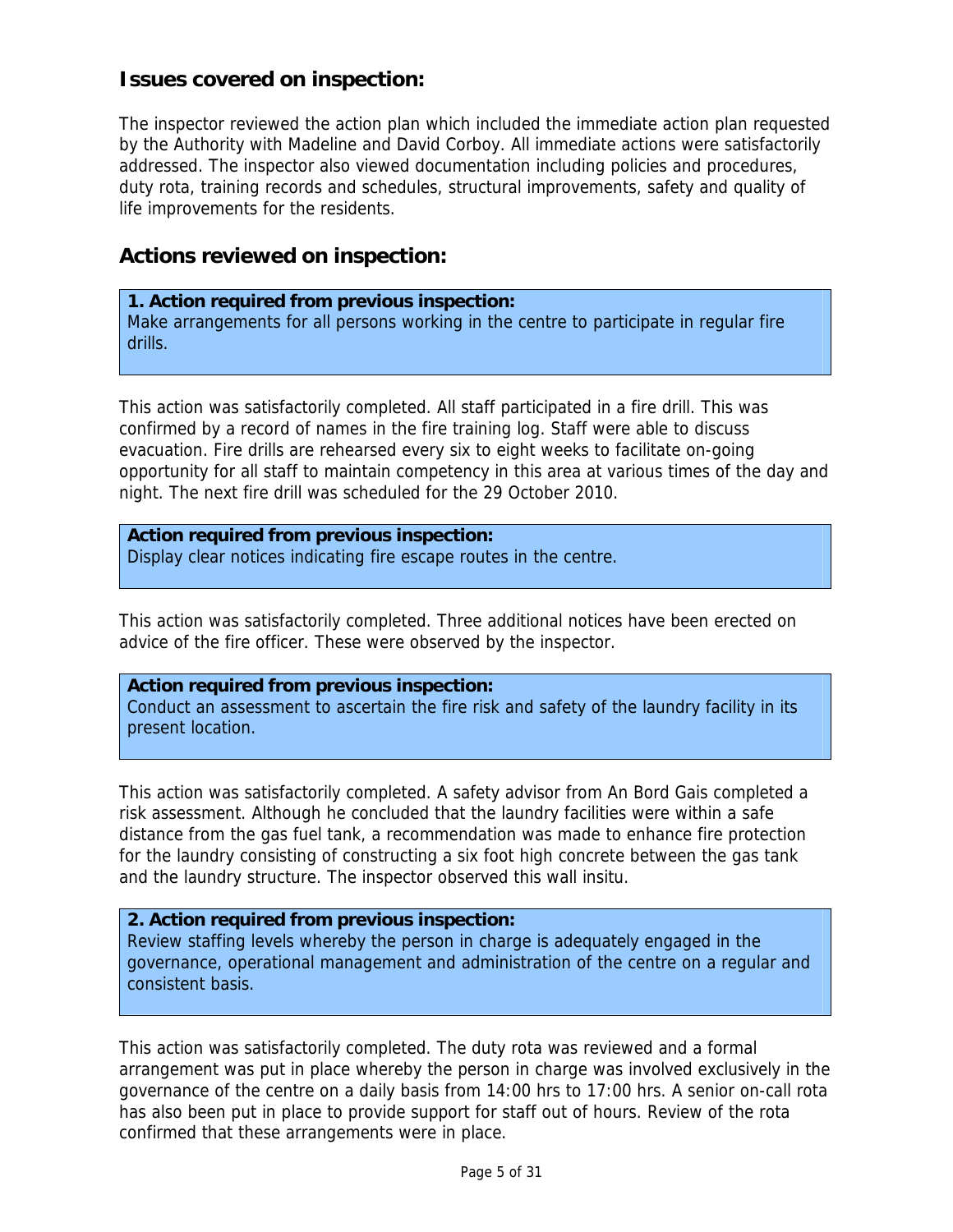On the day of the inspection a staff nurse was supervising the care practices while the person in charge was involved with management issues.

#### **3. Action required from previous inspection:**

Put in place a system for reviewing the quality and safety of care provided to and the quality of life of residents.

This action was satisfactorily completed. A quality of life audit has been developed by the person in charge and collates data on accidents, incidents and near misses on a weekly basis. Data collated is reviewed weekly and then quarterly. Areas where improvements can be made are actioned and re-audited. A full review of all residents' falls had been completed.

# **Action required from previous inspection:**

Utilise data collated to manage clinical risk and improved resident care outcomes.

This action was satisfactorily completed. Actions taken in response to an audit of residents in the centre included the installation of handrails on both sides of one corridor. Additional staff were rostered on night duty in response to increased dependency needs. This was confirmed on the weekly care records by the inspector.

#### **Action required from previous inspection:**

Conduct a review of all falls in the centre having regard for all the healthcare needs of the residents.

This action was satisfactorily completed. The inspector studied this review. A review of falls from May 2009 to May 2010 highlighted that there was a trend occurring in night-time falls of residents who were newly admitted to the centre. An appropriate action plan was introduced by the person in charge to address this issue.

# **4. Action required from previous inspection:**

Develop a rota detailing a senior on-call structure as part of the emergency plan for the centre that informs staff who to call in an emergency or for professional advice out of hours.

This action was satisfactorily completed. This on-call rota was viewed by the inspector on the duty rota.

## **5. Action required from previous inspection:**

Using appropriate evidence based tools, review the staffing levels on day and night duty, taking into account the size and layout of the centre, the number of residents, their dependencies, their assessed needs and ensure that residents can be safely evacuated in case of fire.

This action was satisfactorily completed. The provider/person in charge has developed a staff skill measurement tool based on Benner's (1984) stages of clinical competence.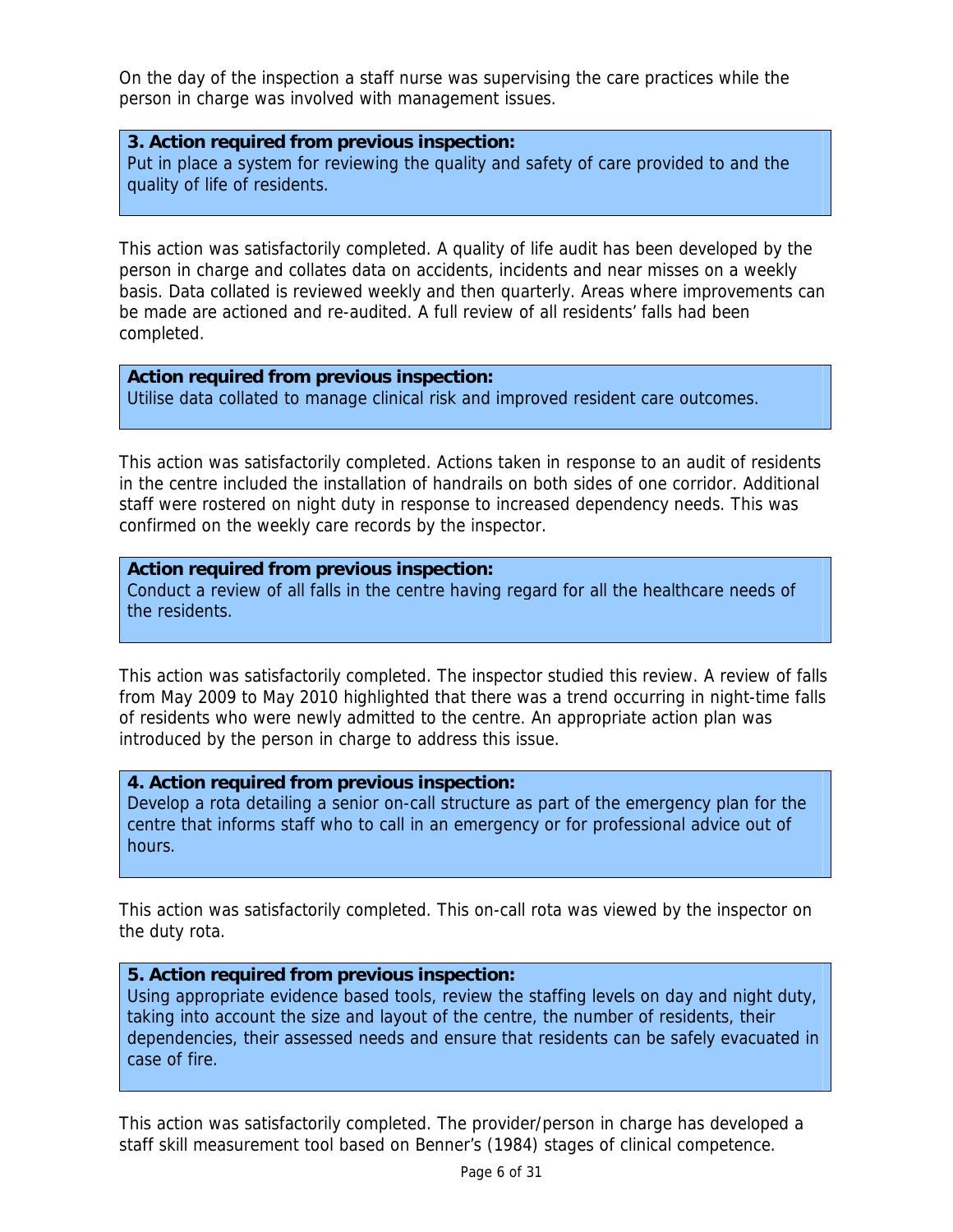The inspector viewed documents titled 'clinical skills framework: handbook for care staff' and also a 'handbook for staff nurses'. Completion of these documents assisted the person in charge to accurately measure staff skill levels. This was used together with residents' dependency levels, specific clinical activities and results of risk management audits to ensure that staffing levels and skills met the needs of the residents.

#### **Action required from previous inspection:**

Review supervisory arrangements ensuring that all staff are adequately supervised.

This action was satisfactorily completed. Robust arrangements had been put in place to ensure all staff were adequately supervised. New supervisory grades of staff have been recruited to enable supervision of care staff, cleaning and laundry staff at all times. The person in charge assists with resident care until 14:00 hrs each day and in doing so is able to supervise the team on an on-going basis. Staff were rotated from night duty to day duty to ensure they were appropriately supervised. The organisational chart reflects the supervisory arrangements.

**Action required from previous inspection:** Provide the inspection team with a proposal that demonstrates that staffing levels are adequate at all times to meet the needs of residents in the centre.

This action was satisfactorily completed. Proposal received and reviewed by the inspector.

#### **Action required from previous inspection:**

Review current roles and job descriptions of care staff. Redraft to reflect evidence based recruitment practices and delegation of roles to meet the person-centred care needs of the residents.

This action was satisfactorily completed. This action was satisfactorily completed. Roles of laundry and cleaning staff have been reviewed to meet the needs of residents without compromising availability of care staff to meet residents' needs. All carer job descriptions have been revised. All staff attended the morning handover, care required to meet the residents' needs was pre planned and delegated appropriately.

#### **6. Action required from previous inspection:**

All near misses are recorded as part of the risk management documentation procedures.

This action was satisfactorily completed. All near misses are recorded as part of the risk management documentation on a weekly basis. This data is analysed and used as part of the risk management process in the centre.

#### **Action required from previous inspection:**

Commence a process where analysis is done of all accidents, incidents and near misses in the centre identifying trends and areas where improvement can be made.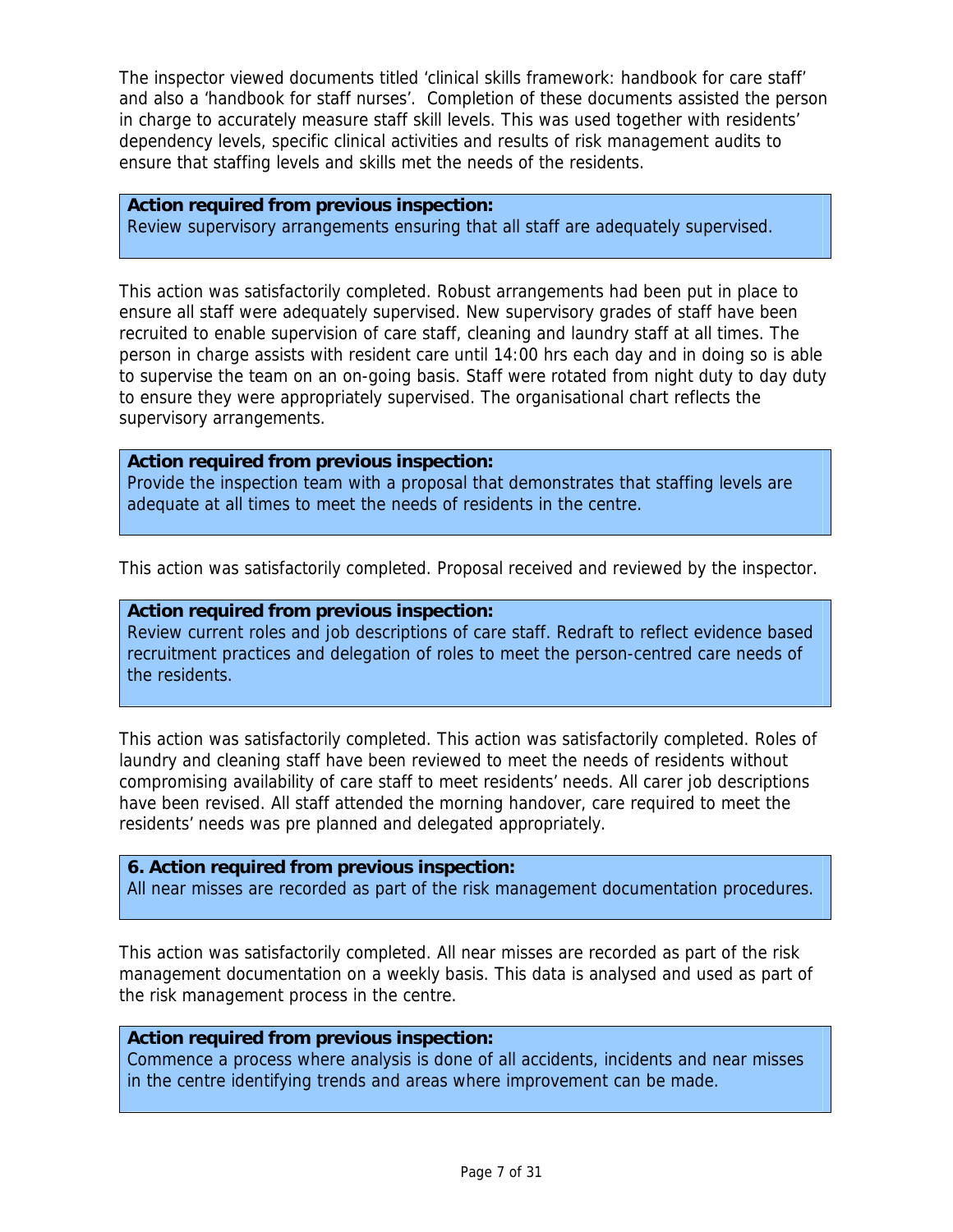This action was satisfactorily completed. Analysis is completed of all accidents, incidents and near misses and evidence of actions implemented was observed by the inspector.

#### **Action required from previous inspection:**

Put a process in place whereby copies of all accidents, incidents and near misses are maintained in the centre.

This action was satisfactorily completed. All accidents, incidents and near misses are maintained for reference in the centre and were viewed by the inspector.

#### **7. Action required from previous inspection:**

Ensure that a comprehensive policy referencing procedures to be followed in the event of a missing resident as required by the Health Act 2007 (Care and Welfare of Residents in Designated Centres for Older People) Regulations 2009 (as amended) is fully developed and implemented.

This action was satisfactorily completed. A policy has been developed clearly referencing the procedures for staff to follow in the event of a resident leaving the centre unaccompanied.

## **Action required from previous inspection:**

Put a process in place where all residents who tend to wander are risk assessed and procedures are put in place to minimise the risk of harm or injury to them.

This action was satisfactorily completed. Residents who had any cognitive issues were risk assessed on admission and on-going as part of their care assessments. All staff are made aware of these residents. Access through doors to the front of the building is electronically controlled. All residents have access to an enclosed area to the back of the centre containing a potting shed, ducks and a donkey.

## **Action required from previous inspection:**

Conduct training and practice drills so that staff can adequately respond if a resident goes missing.

This action was satisfactorily completed. All staff had participated in missing resident drills.

#### **Action required from previous inspection:**

Develop and implement a comprehensive policy that informs staff of measures to take in the event of loss of water, heat or light.

This action was satisfactorily completed. An emergency policy was drafted and in place. It informs staff on measures to take in the event of loss of water, heat or light to ensure residents' needs are met.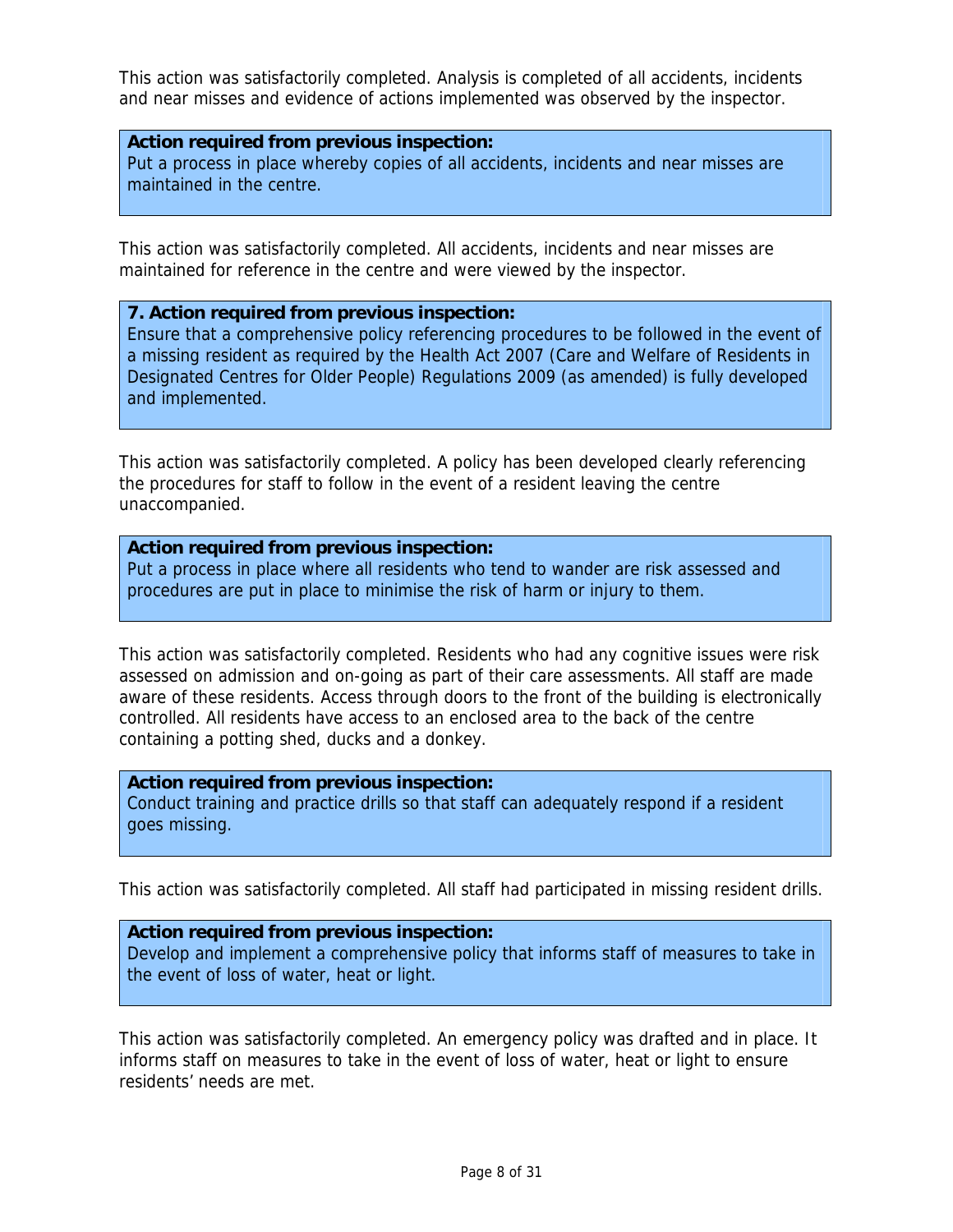#### **8. Action required from previous inspection:**

Conduct a multi-disciplinary assessment on all residents to identify the need for placing a close circuit television (CCTV) camera in residents' communal areas.

This action was satisfactorily completed. Following a review of CCTV camera use, they have all been removed from residents' communal areas.

#### **Action required from previous inspection:**

Ensure that all the requirements of the Data Protection (Amendment) Act 2003 are met regarding the use of CCTV in the centre.

This action was satisfactorily completed. As CCTV cameras are still in place to compliment security at access doors to the centre, signage is in place to inform all visitors they are in place.

#### **9. Action required from previous inspection:**

Develop and implement a comprehensive centre-specific written risk management policy which assesses all risks throughout the designated centre and identifies the precautions, controls and monitoring arrangements required to control those risks.

This action was satisfactorily completed. A risk management policy has been developed and was in place in the centre.

## **Action required from previous inspection:**

Undertake the identification and assessment of risk throughout the centre and implement controls to limit identified risks.

This action was satisfactorily completed. A hazard risk analysis was completed on all areas of the centre. Controls were developed for each hazard identified.

#### **Action required from previous inspection:**

Put a training programme in place where all staff are made aware of their responsibilities regarding managing risk in the centre.

This action was satisfactorily completed. The staff training programme on management of risk in the centre was completed. Following training, the person in charge used a process of random questioning and observation to ensure staff had adequate knowledge in this area.

#### **Action required from previous inspection:**

Conduct a risk assessment of external grounds to ensure residents can access the garden safely. Make the grounds of the designated centre safe for residents, staff and visitors.

This action was satisfactorily completed. Vulnerable residents did not access the front of the centre unaccompanied.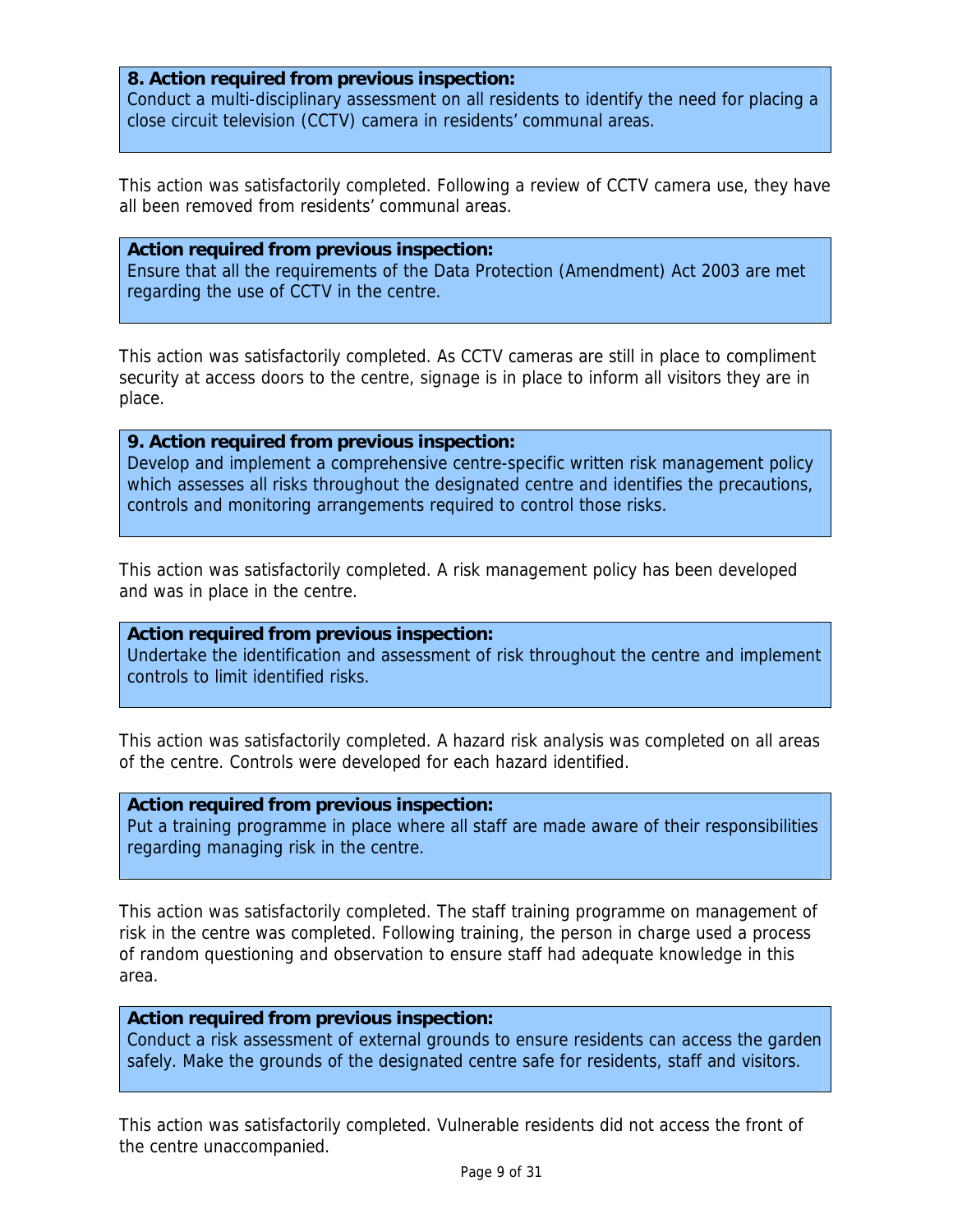All residents had access to the enclosed area to the rear of the centre which had been risk assessed and was deemed safe. Residents were observed in this area.

#### **Action required from previous inspection:**

Provide adequate external seating where residents can sit and rest if they wish.

This action was satisfactorily completed. Sheltered seating was available in the enclosed garden area. Ducks and turkeys were observed in this area. The person in charge told the inspector how the residents enjoyed rearing their own turkey for Christmas dinner.

**Action required from previous inspection:** Conduct a risk assessment and remedy the uneven floor surface on corridors in the centre to ensure the care, safety and welfare of residents.

This action was partially completed. Planning for this work was in the final stages. The provider/person in charge worked closely with the contractors to ensure that residents' safety would not be compromised at any stage of the work. Additional staff were scheduled on duty. This action is restated in the action plan at the end of this report.

#### **Action required from previous inspection:**

Install handrails on both sides of the corridors to reduce risk of falls to residents.

This action was satisfactorily completed. The inspector viewed the additional handrails in place.

#### **Action required from previous inspection:**

A visitor's book was not in use to monitor the movement of persons in and out of the centre which could impact negatively on the safety and security of residents.

This action was satisfactorily completed. The inspector observed a visitors' book in place which she was invited to sign on entering and leaving.

#### **10. Action required from previous inspection:**

Take reasonable measures to prevent accidents to residents' by securing the door of the sluice and secure chemicals on cleaner's trolley.

This action was satisfactorily completed. Key pads have been placed on the sluice and laundry door to restrict entry to these areas. A new cleaner's trolley had been purchased with a locking facility insitu for hazardous chemicals and cleaning solutions.

#### **11. Action required from previous inspection:**

Implement a programme of mandatory education and training for staff and introduce a means of monitoring training to ensure it is maintained and kept up-to-date.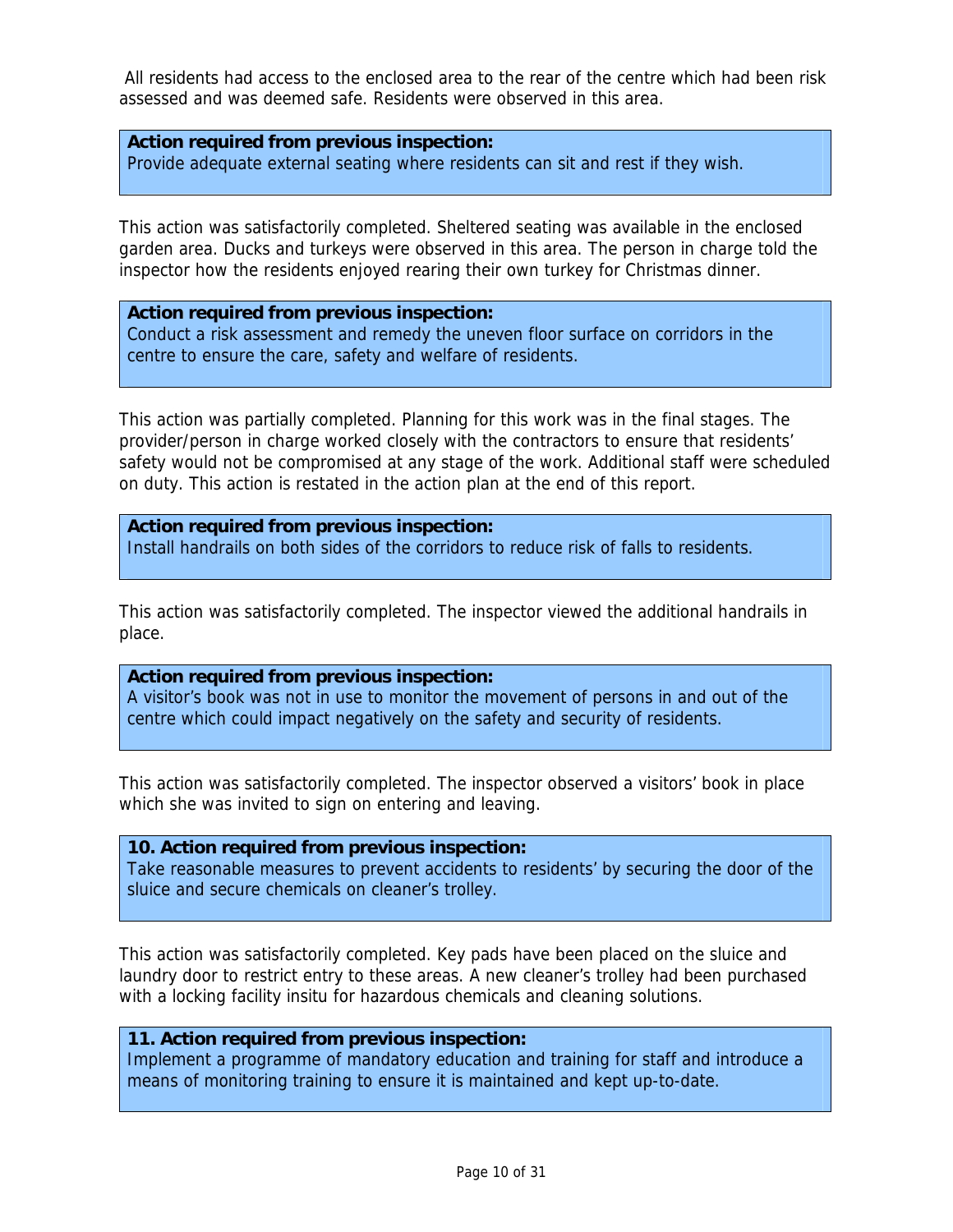This action was satisfactorily completed. The inspector viewed a training plan for the centre. Mandatory education was referenced including elder abuse on the 10 July 2010. Training on moving and lifting techniques was in place.

Cardiopulmonary resuscitation and fire training were also scheduled. A process was in place to ensure all staff members had attended this training as a matter of priority.

**Action required from previous inspection:** Provide the inspection team with a copy of this programme and proposed monitoring system.

This action was satisfactorily completed. A monitoring document was sent to the Authority referring moving and lifting, elder abuse recognition and prevention, infection control, first aid and cardiopulmonary resuscitation. Others training included person centred care planning, missing person drills, fire training and drills and training on the policies and procedures.

**12. Action required from previous inspection:** Provide adequate permanent ventilation to external air to promote the health and safety of residents by preventing the inhaling fumes from hair preparations and smoke.

This action was satisfactorily completed. An extractor fan has been provided in the room where hairdressing takes place.

**Action required from previous inspection:** Conduct an assessment on the suitability of the location and impact on the lives of the residents and staff in the centre.

This action was satisfactorily completed. An assessment of the location of the smoking area had been completed and a ventilation system was put in place.

**Action required from previous inspection:**

Conduct an assessment on the suitability of the location of the hairdressing service and the impact on the lives of the residents who occupy that room.

This action was satisfactorily completed. An assessment of the location of the hairdressing service had been completed and a ventilation system was put in place.

#### **13. Action required from previous inspection:**

Assess residents' health, personal and social care needs prior to admission. In the case of an emergency admission, carry out the assessment as soon as possible and within 72 hours of admission.

This action was satisfactorily completed. The person in charge now completes preadmission assessment on all new admissions. She presented details of the most recent admission, where she went to the hospital to see the prospective resident and completed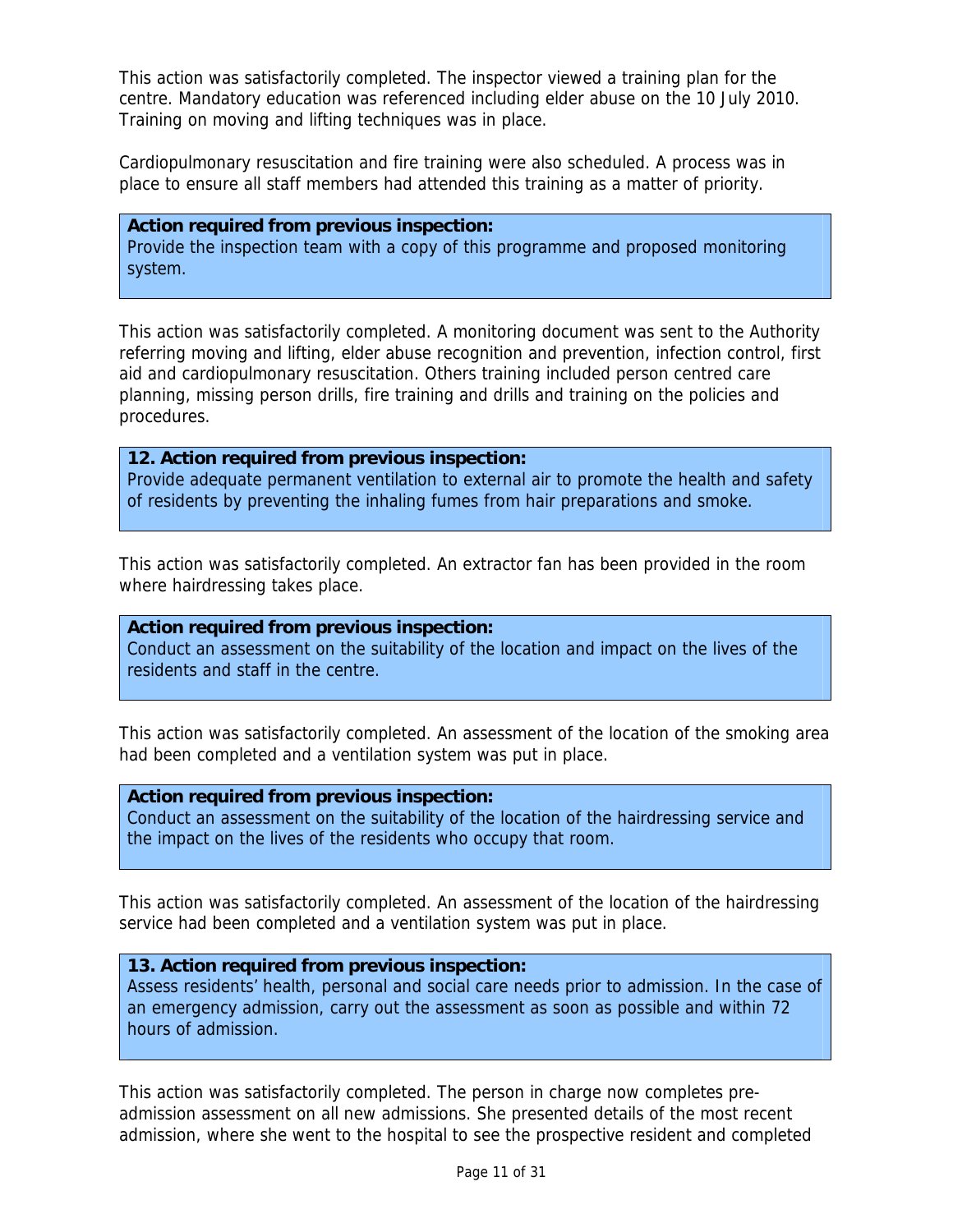her assessment. Having concluded that she had the resources in place to care for the resident, she invited his wife to visit the centre. As he was a new admission, she scheduled additional staff to meet his needs.

**Action required from previous inspection:** Develop and implement a comprehensive admission procedure.

This action was satisfactorily completed. An admission policy was drafted and in place which referenced a comprehensive admission procedure.

## **14. Action required from previous inspection:**

Ensure that the range of policy documents outlined in Schedule 5 of the Health Act 2007 (Care and Welfare of Residents in Designated Centres for Older People) Regulations 2009 (as amended) is available including missing persons and behaviour management.

This action was satisfactorily completed. All policy documents outlined in Schedule 5 of the Health Act 2007 (Care and Welfare of Residents in Designated Centres for Older People) Regulations 2009 were available. This included a missing resident and behavioural management policy. The person in charge was in the process of implementing these.

#### **15. Action required from previous inspection:**

The activities program in the centre requires development to ensure activities are specific to individual resident's needs and that each resident including those with physical, cognitive or sensory disability are afforded opportunities for participation in purposeful and meaningful activity.

This action was satisfactorily completed. Profiling of all residents had been done. A residents' support group coordinated by a psychotherapist facilitated residents to participate and build their self esteem. There was a strong emphasis on reminiscence therapy and sharing experiences. As a result of profiling and the support group programme each resident's activity needs were clearly outlined. The inspector viewed a comprehensive list of activities to suit all interests including involvement in menu planning, home-grown produce gardening, pony and cart rides, turkey rearing plus trips to the farmers market. An aspect of the care plan requires assessment of most appropriate meaningful and social activities.

#### **Action required from previous inspection:**

Develop programmes of suitable and meaningful activities are to be developed in consultation with the residents.

This action was satisfactorily completed. A new activities programme has been developed based on resident profiles and feedback from residents. A residents' support group had also been established. It was facilitated by a psychotherapist, agreed by the residents and was funded by the provider. The group was scheduled to run for three ten week sessions. The aim of the support group was to be suitable to all residents and welcomed all their inputs. This group facilitates detailed reminiscence, views and discussions among the residents.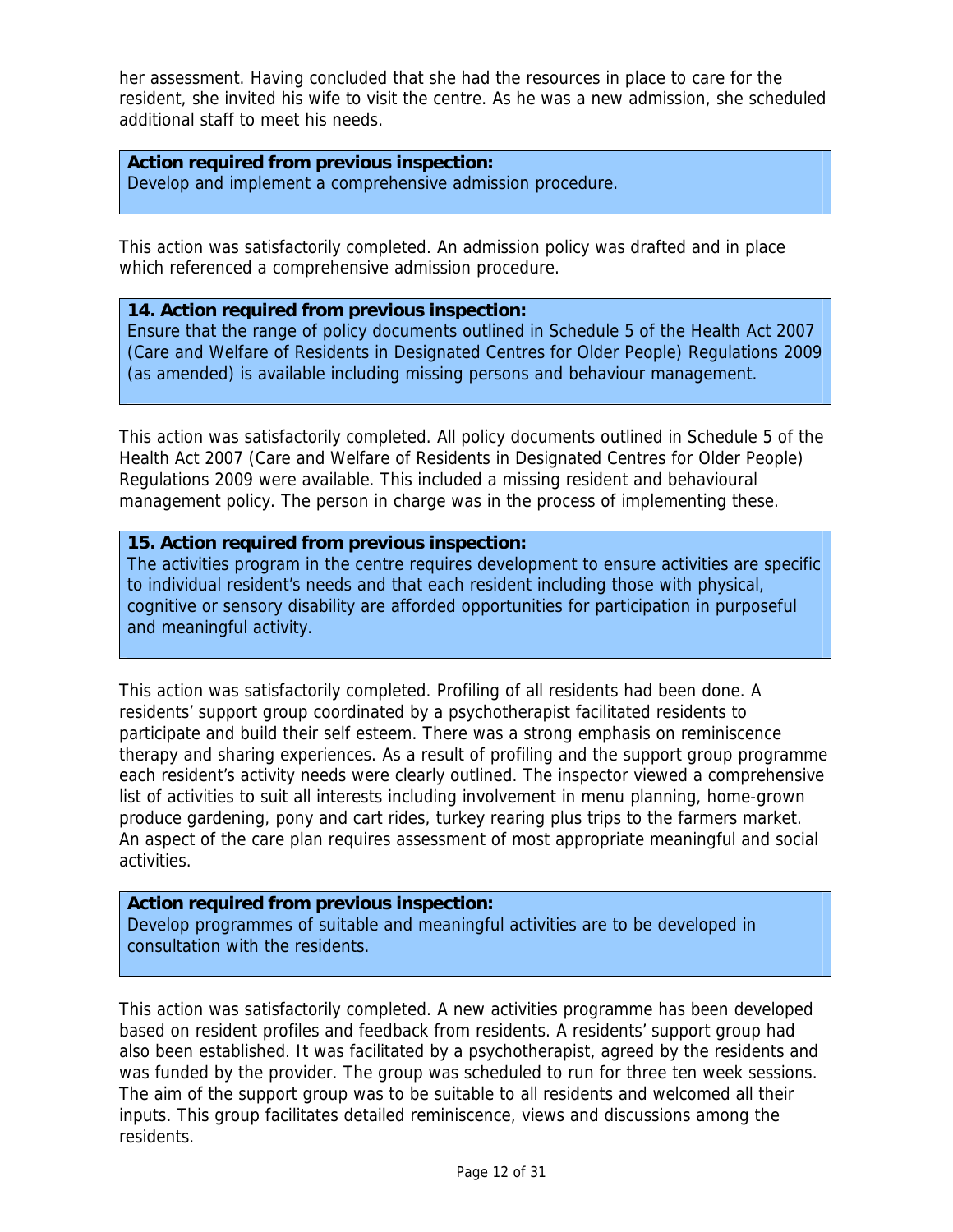The person in charge told the inspector that they were designing the Christmas celebrations around feedback from this group. There are two married couples living in the centre who wished to renew their marriage vows. This double celebration was held in the summer. It was planned by the residents and staff. The celebration was recorded and the DVD record is favourite viewing by many of the residents. The inspector viewed some parts of the DVD record of the celebrations.

#### **Action required from previous inspection:**

This programme should be clearly displayed to enable residents to choose what to attend.

This action was satisfactorily completed. The newly developed activity programme is displayed in very large font. It can be clearly read and is located in a focal point of the centre.

**16. Action required from previous inspection:** Develop a forum to ensure that residents are consulted and facilitated to participate in the organisation of the centre.

This action was satisfactorily completed. A residents' forum was in place. Meetings were held on a monthly basis and minutes taken.

#### **Action required from previous inspection:**

Seek feedback from residents on an on-going basis to inform future planning.

This action was satisfactorily completed. The minutes were available for the residents to read, informing residents who were unable to attend of the discussion that took place. One to one discussion is done with residents who don't like to be in a group setting so their views can be represented at the meetings. The residents' views are noted from the residents' forum and from the development group discussions to inform future planning.

#### **Action required from previous inspection:**

Put procedures in place where residents are given information that will enable them to have a clear understanding of the roles and responsibilities of the staff meeting their needs.

This action was satisfactorily completed. The roles and responsibilities of staff have been included in the Residents' Guide for residents' information.

## **17. Action required from previous inspection:**

Evaluate the arrangements for mealtimes with the aim of promoting independent dining with adequate space to eat comfortably in the dining room.

This action was satisfactorily completed. Dining arrangements had been reorganised and the dining area extended to incorporate the sitting area. This allows for more space for residents with assistive equipment. The residents mealtime needs are assessed daily.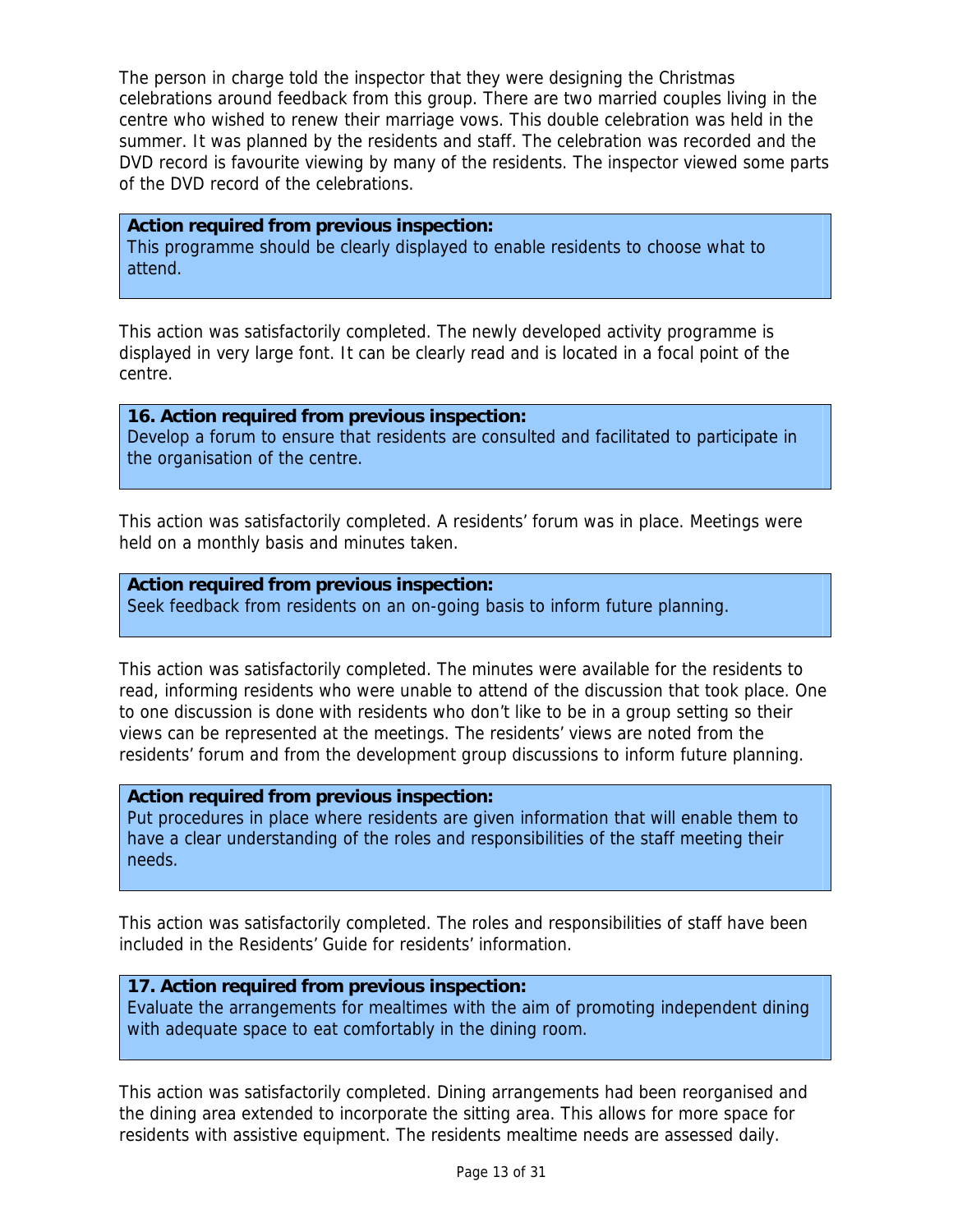The person in charge reads horoscopes, headlines and notices of deaths, births and marriages in the locality to maintain the residents' links with the local community.

**Action required from previous inspection:** Clearly display menu for the residents' information.

This action was satisfactorily completed. A new menu board had been placed in the dining room. It was easy to read and visible to the residents. The inspector viewed this board.

**18. Action required from previous inspection:** Put adequate worktop facilities in place where residents clothing can be sorted as appropriate and clean and dirty linen can be separated.

This action was satisfactorily completed. A new worktop area has been put in place for adequate segregation and folding of clothing.

**Action required from previous inspection:** Complete a risk assessment to confirm the adequacy of the laundry facilities provided.

This action was satisfactorily completed. A risk assessment was completed to confirm the adequacy of the laundry facilities provided. Ventilation and situation in relation to the nursing home were evaluated.

**Action required from previous inspection:** Carry out an assessment of the adequacy and suitability of storage for residents' personal clothing in their bedrooms. Remedy deficits.

This action was satisfactorily completed. An assessment was carried out. The residents in the bedroom requiring assessment were involved. They confirmed their satisfaction with their storage facilities and the situation is kept under review.

**19. Action required from previous inspection:** Develop and implement a policy on responding to medical emergencies.

This action was satisfactorily completed. A policy was in place to inform staff and supplement training on emergency medical care for residents who may suffer cardiac or respiratory arrest.

# **Action required from previous inspection:** Provide essential emergency equipment to respond to medical emergencies.

This action was satisfactorily completed. A comprehensive variety of suitable emergency equipment was purchased. It was arranged in a holdall making it transportable and capable of been brought to the location of the resident or visitor if required.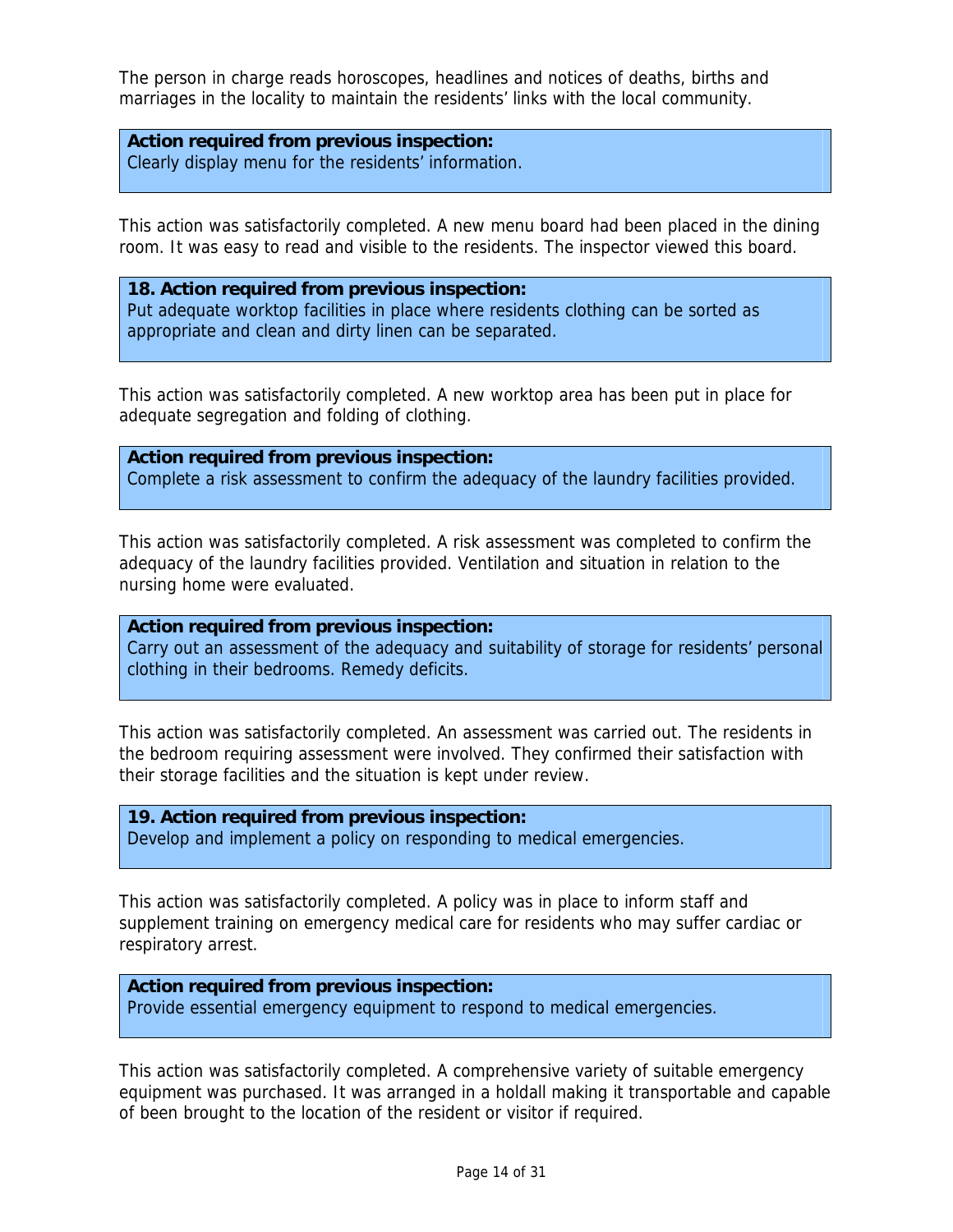## **Action required from previous inspection:** Implement a procedure for the routine checking of emergency supplies and equipment.

This action was satisfactorily completed. Monthly checking was in place to ensure that all emergency equipment was available and in working condition. The inspector viewed the checking sheet.

#### **20. Action required from previous inspection:**

Provide a sufficient number of accessible bathrooms/showers and toilets having regard for the number of dependent persons and wheelchair users in the centre and in line with the Health Act 2007 (Care and Welfare Of Residents in Designated Centre for Older People) Regulations 2009 (as amended).

This action was partially completed. An assessment of the numbers of bathrooms/showers and toilets had been done. The provider/person in charge confirmed that there was a deficit of one toilet. This will be provided in the centres development plan for 2011. This action is restated in the action plan at the end of this report.

#### **21. Action required from previous inspection:**

Develop and implement a policy referencing cardiopulmonary resuscitation of residents that instructs the provision of cardiopulmonary resuscitation for all residents and access to emergency services unless advised otherwise through documented collaborative discussion with the resident, their family and their GP.

This action was satisfactorily completed. A policy had been developed that referenced cardiopulmonary resuscitation. Emergency equipment had been put in place and staff had received accredited training in cardiopulmonary resuscitation techniques.

#### **Action required from previous inspection:**

Ensure all staff receives up to date training and assessment of competence in cardiopulmonary resuscitation techniques.

This action was satisfactorily completed. An external trainer was contracted to provide staff with cardiopulmonary resuscitation training. All staff had received this training.

#### **Action required from previous inspection:**

Document residents' wishes around end of life so that that their healthcare needs can be met.

This action was satisfactorily completed. The residents care plans records their end of life wishes and a multidisciplinary approach was taken in care planning to include the residents GP, family and where possible the resident themselves.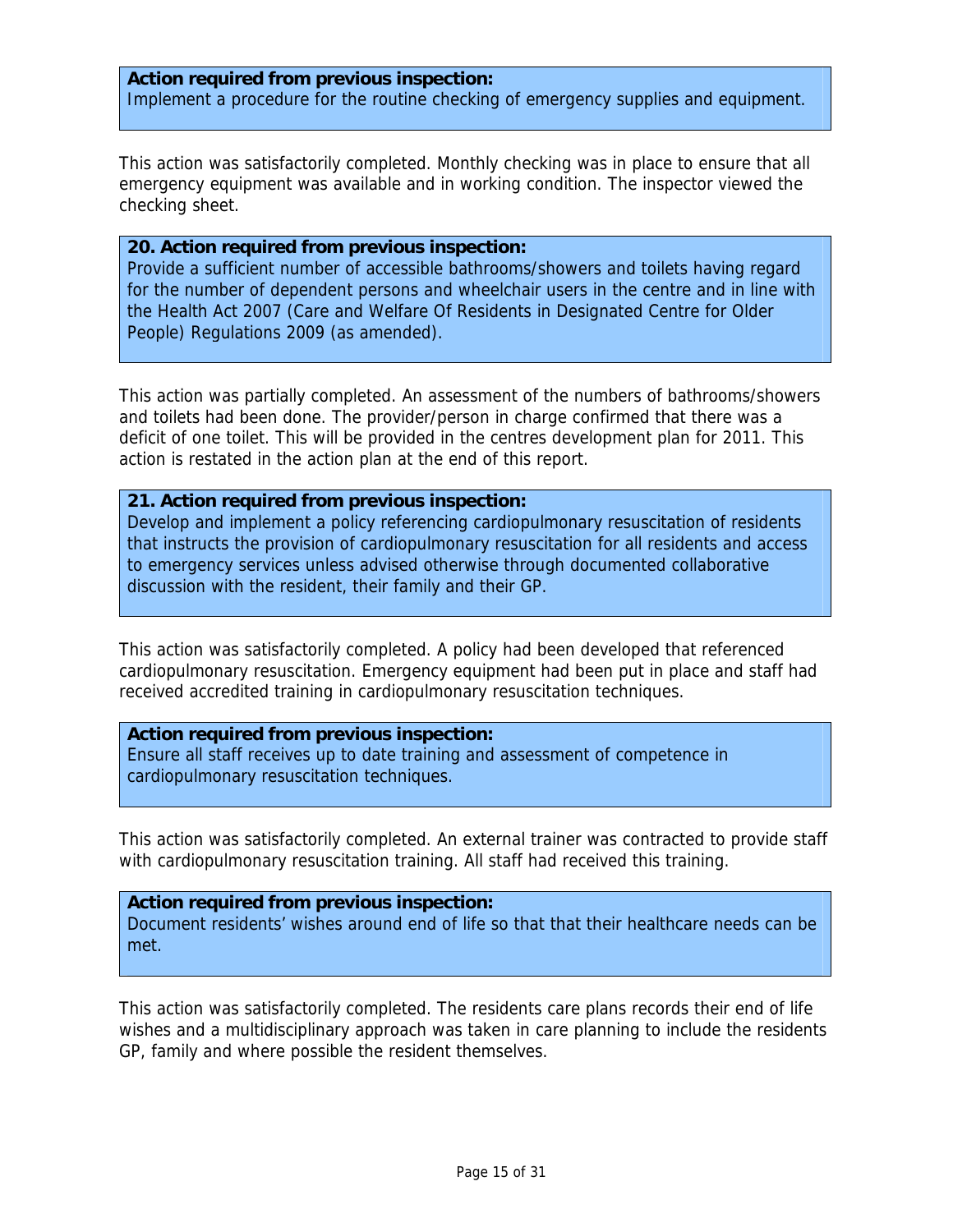## **22. Action required from previous inspection:** Develop and implement a comprehensive policy detailing all aspects of restraint management for residents in the centre.

This action was satisfactorily completed. A policy was in place referencing a minimal restraint philosophy, it informed on all aspects of restraint management.

#### **Action required from previous inspection:**

Put processes in place where residents have an in-depth assessment of need where restraints are used as a last resort measure for the least amount of time.

This action was satisfactorily completed. All residents requiring any form of restraint were individually assessed. Each type of restraint was reviewed and only used for a minimum amount of time. For example lap belts and headrests were only in use while some residents travelled by bus in their assistive chairs. Bedrails on beds are split so residents who use them as a lever to assist them with turning can still avail of the top half for assistance. These residents can move freely in and out of their beds. Consents were in place for any restraints used.

#### **Action required from previous inspection:**

Put adequate procedures in place where the resident who is restrained has a comprehensive person-centred care plan referencing frequency of monitoring, review and progress.

This action was satisfactorily completed. Residents requiring restraint are assessed frequently while restraints are in use and monthly for the need for the restraint. At this monthly review, alternative measures are reviewed to minimise the use of restraint. Residents using restraints had a care plan in place to reference this.

#### **Action required from previous inspection:**

Obtain the residents consent where possible or families consent for use of restraint before it is put in place.

This action was satisfactorily completed. Consents were in place for any restraints used.

## **23. Action required from previous inspection:**

Develop and implement a comprehensive medication management policy that will inform staff in the centre on all of the medication management procedures outlined in Standard 14 of the National Quality Standards for Residential Care settings for Older People in Ireland and in line with An Bord Altranais Guidelines.

This action was satisfactorily completed. The risk management policy was revised to include all aspects of medication management.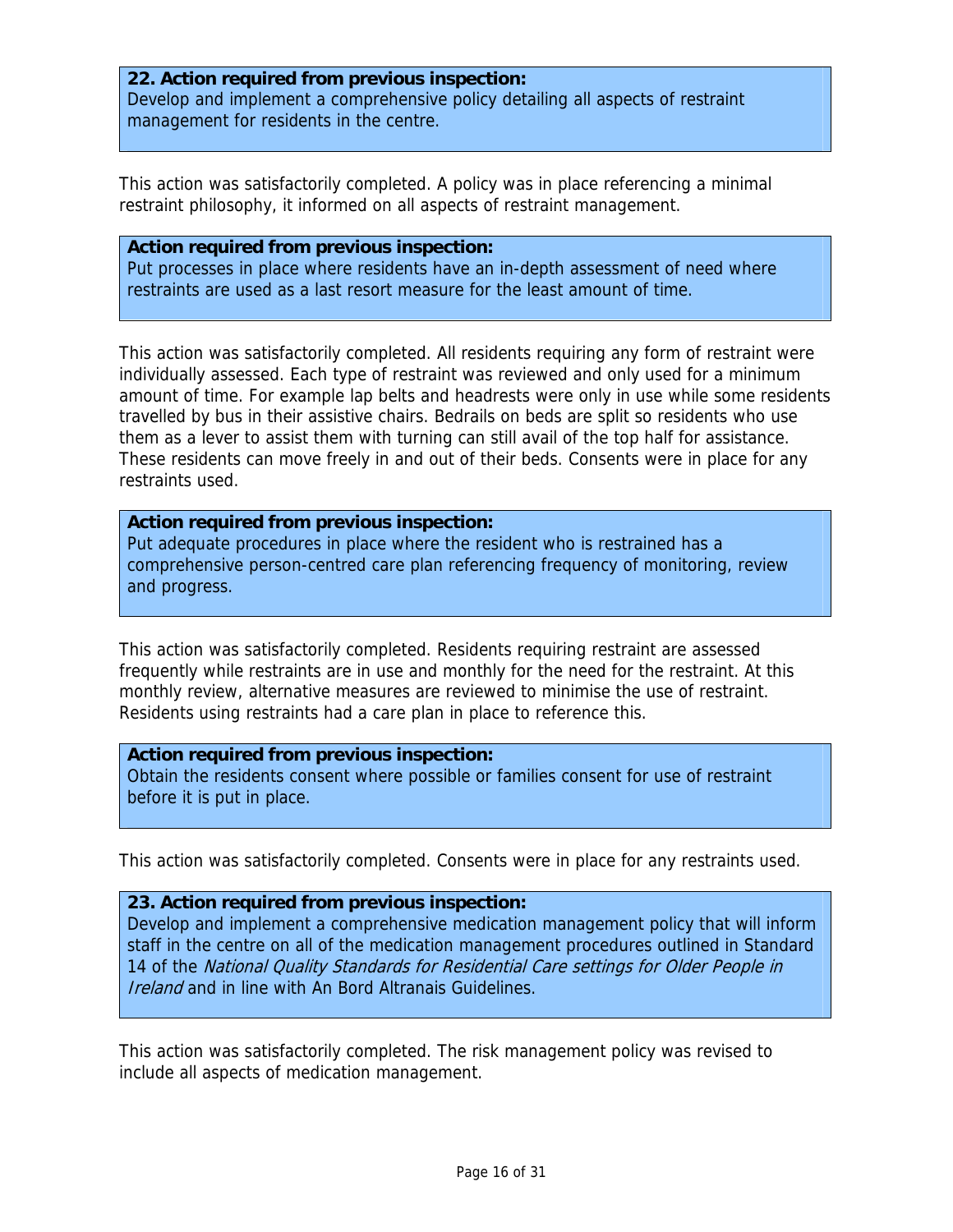#### **Action required from previous inspection:**

Put a risk management procedure in place where all incidents of medication error, near miss or adverse effects are recorded and used as part of a quality review process that analyses and measures all aspects of medication management in ensuring resident safety.

This action was satisfactorily completed. The risk management documentation is in place to record any medication errors. All risk management data is reviewed weekly by the person in charge. This information is used as part of a quality review process that analyses and measures all aspects of medication management in ensuring resident safety.

**Action required from previous inspection:** Put in place adequate means of medical review of all residents to include review of medication prescriptions.

This action was satisfactorily completed. Medications were reviewed on a three monthly basis or more often as necessary in response to the residents changing needs.

#### **Action required from previous inspection:**

Ensure all medication is prescribed and administered in accordance with legislative requirements and An Bord Altranais Professional Guidelines.

This action was satisfactorily completed. Prescribing practices have been reviewed and corrected.

#### **Action required from previous inspection:**

Redraft policy on insulin administration in line with best practice guidelines.

This action was satisfactorily completed. A new policy on insulin administration had been completed and added to the centre's medication management policy.

#### **Action required from previous inspection:**

Revise policy on administration of nebulised medication to include guidelines for staff on nebuliser cleaning procedures in line with the standards and legionella prevention.

This action was satisfactorily completed. Guidelines were put in place for staff on nebuliser cleaning procedures in line with the standards and legionella prevention.

#### **24. Action required from previous inspection:**

Put systems in place to ensure that residents' needs are set out in an individual care plan developed and agreed with each resident where unable – their relatives will be consulted.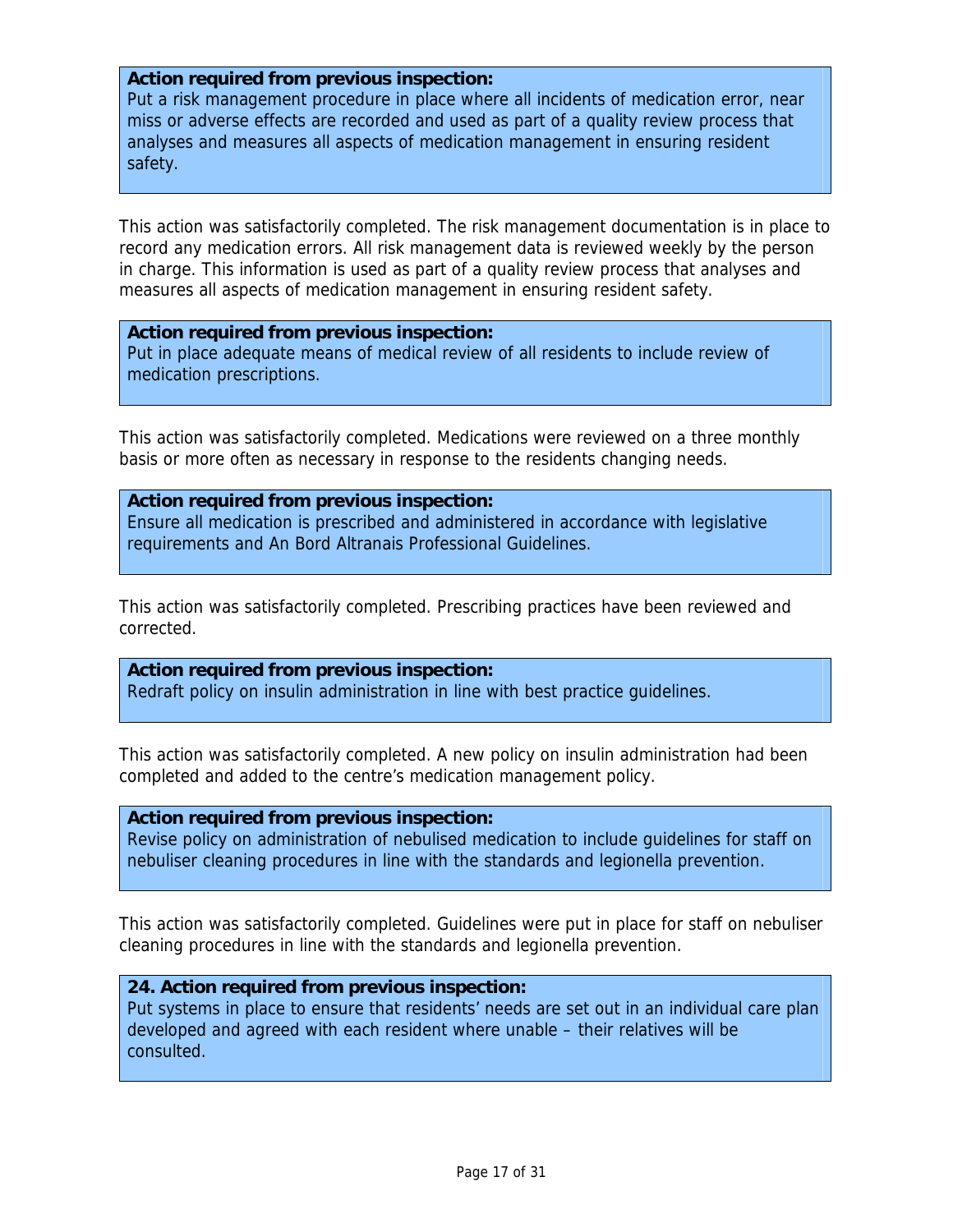This action was satisfactorily completed. New care plans have been developed. Residents and/or relatives attended meetings with the person in charge or deputy in them and were aware of contents.

#### **Action required from previous inspection:**

Keep the residents' care plans under formal review in response to their changing needs.

This action was satisfactorily completed. Care plans were reviewed three monthly and also as the residents conditions changed.

#### **Action required from previous inspection:**

Provide a programme of education on care planning to provide staff with the skills and knowledge to complete holistic person-centred care plans for residents.

This action was satisfactorily completed. A programme on person-centred care planning training was provided for all nurses and healthcare supervisors.

#### **Action required from previous inspection:**

Review input of the carers in evaluating residents care and explore ways in which they can make a contribution in this process.

This action was satisfactorily completed. The healthcare supervisors were facilitated to attend training on person-centred care planning. The care assistants attend the handover meeting and are encouraged to feedback on residents care.

## **Action required from previous inspection:**

Evaluate risk assessment tools in use to ensure consistent measurement and introduction of adequate controls.

This action was satisfactorily completed. Risk assessment tools were evaluated and evidence based tools used. Some of these tools included Waterlow pressure risk, Meaningful activities and Barthel dependency score.

## **25. Action required from previous inspection:**

Redraft the policy on end of life care taking into consideration and putting procedures into place that address the needs of residents in multi occupancy rooms at this stage of their life.

This action was satisfactorily completed. The end of life policy was redrafted that put procedures in place to address the needs of residents in two and three bedded rooms. There was a care plan for end of life care for residents who are at that stage of their lives.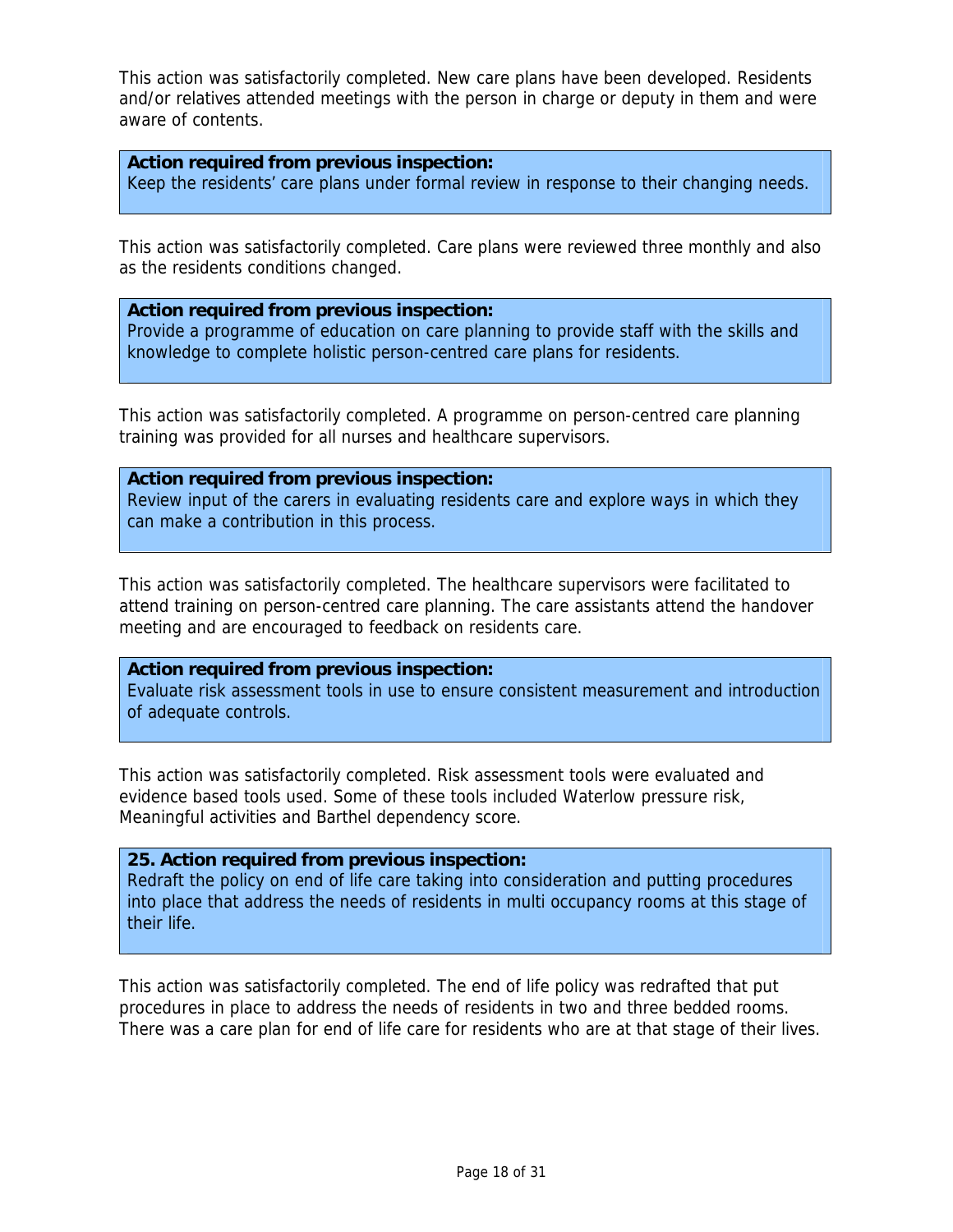#### **Action required from previous inspection:**

Develop guidelines for the care of the deceased resident and for the removal of remains to the mortuary from the centre to maximise the dignity and respect of all residents within the centre.

This action was satisfactorily completed. Guidelines were developed and implemented. Relatives of residents nearing the end of their lives are provided with accommodation and encouraged to stay with their loved one if they wish.

#### **Action required from previous inspection:**

Develop and implement evidence based guidelines for staff to carry out verification of death procedures.

This action was satisfactorily completed. A procedure for nurses to verify death was in place and in use.

**26. Action required from previous inspection:** Install adequate bedpan washing facilities.

This action was satisfactorily completed. A new bedpan decontamination unit was installed. The inspector viewed the new unit.

**Action required from previous inspection:** Put a programme of in-service education for staff in use of bedpan washing facility.

This action was satisfactorily completed. All staff had been trained in use of bedpan washing facility.

#### **Action required from previous inspection:**

Develop and implement an appropriate contingency plan in the event of sluicing equipment breakdowns.

This action was satisfactorily completed. A service agreement was in place to ensure function or repair.

**27. Action required from previous inspection:** Install thermostatic controls to ensure the temperature of the hot tap water does not exceed 43°C at the point of contact for residents.

This action was satisfactorily completed. Thermostatic controls are in place to control hot water temperatures. Temperatures of water in the hot water tap are periodically checked to ensure they do not present a scald risk to residents.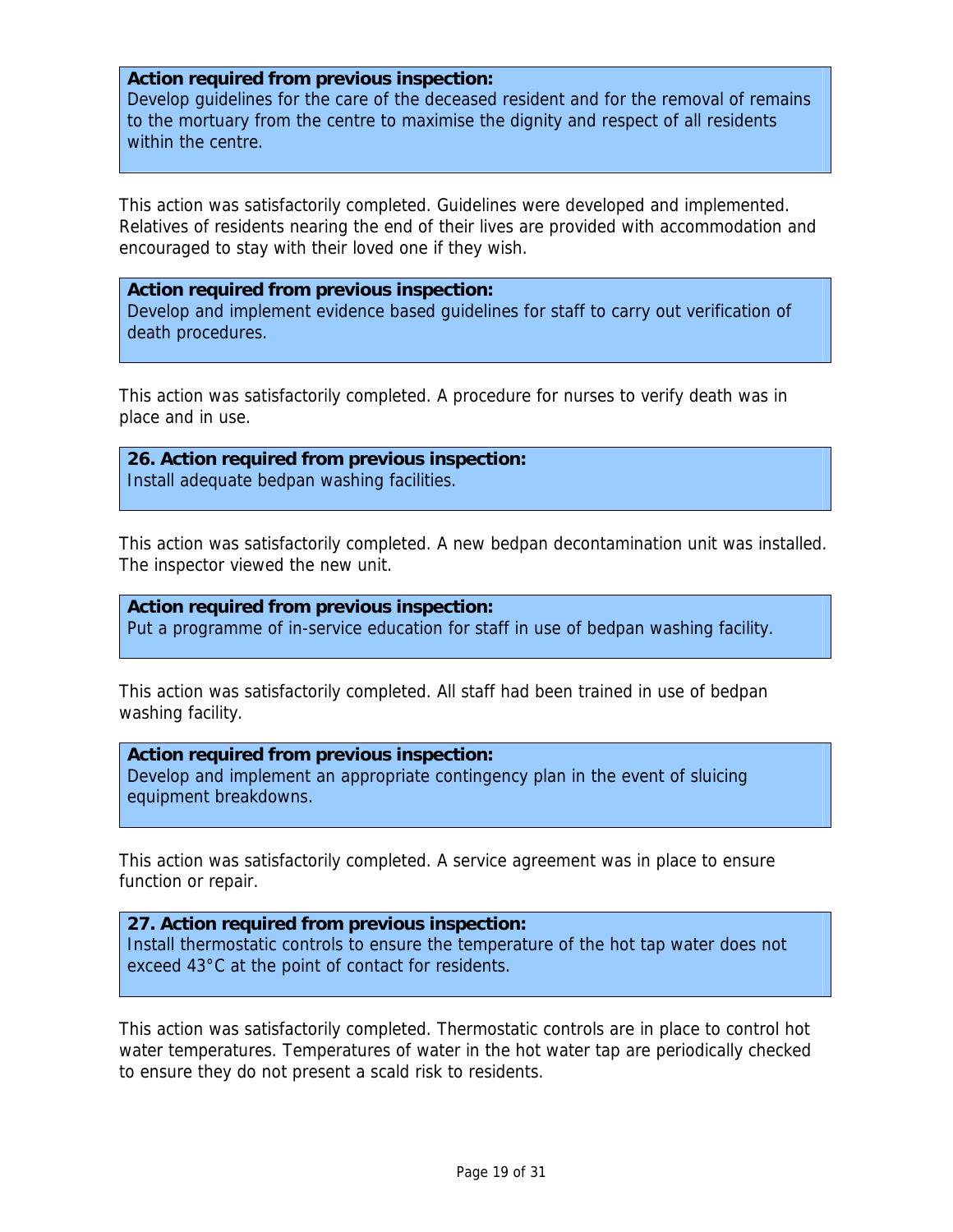#### **Action required from previous inspection:**

Make arrangements for implementation of systems to report, record and track equipment for repair.

This action was satisfactorily completed. A procedure was in place where the equipment is signed as fit for use by the maintenance person. When repaired the person in charge or deputy are informed by the maintenance person and his signature is co-signed.

**Action required from previous inspection:** Conduct a full review of all equipment, put in place system of review and quality assurance to ensure that all equipment is operating.

This action was satisfactorily completed. A full review was completed of all equipment by the maintenance person and person in charge. The revised maintenance procedure strengthened quality, safety and availability of equipment to meet residents' needs. The inspector was told that this process promotes safety in that faulty equipment was not put back into use until co signed by the person in charge or deputy.

**28. Action required from previous inspection:** Develop a centre-specific communication policy.

This action was satisfactorily completed. A communications policy has been drafted for the centre that reflects the communication arrangements in the centre.

**Action required from previous inspection:** Ensure all staff are familiar with the policy.

This action was satisfactorily completed. The person in charge facilitated staff to familiarise themselves with policies and procedures. Staff were in the process of reading this policy and when completed would sign a sign-off sheet confirming that they are aware of and understand the contents of the policy.

**29. Action required from previous inspection:** Provide a cleaning room appropriate to the size of the centre for use by cleaning staff to store equipment, to prepare and to dispose of cleaning solutions.

This action was not satisfactorily completed. The provider/person in charge stated that she was in the process of establishing a temporary arrangement. A cleaners' room is included in the development plan for the centre proposed for 2011. This action is restated in the action plan at the end of this report.

**30. Action required from previous inspection:** Provide adequate facilities for staff to change and store personal belongings.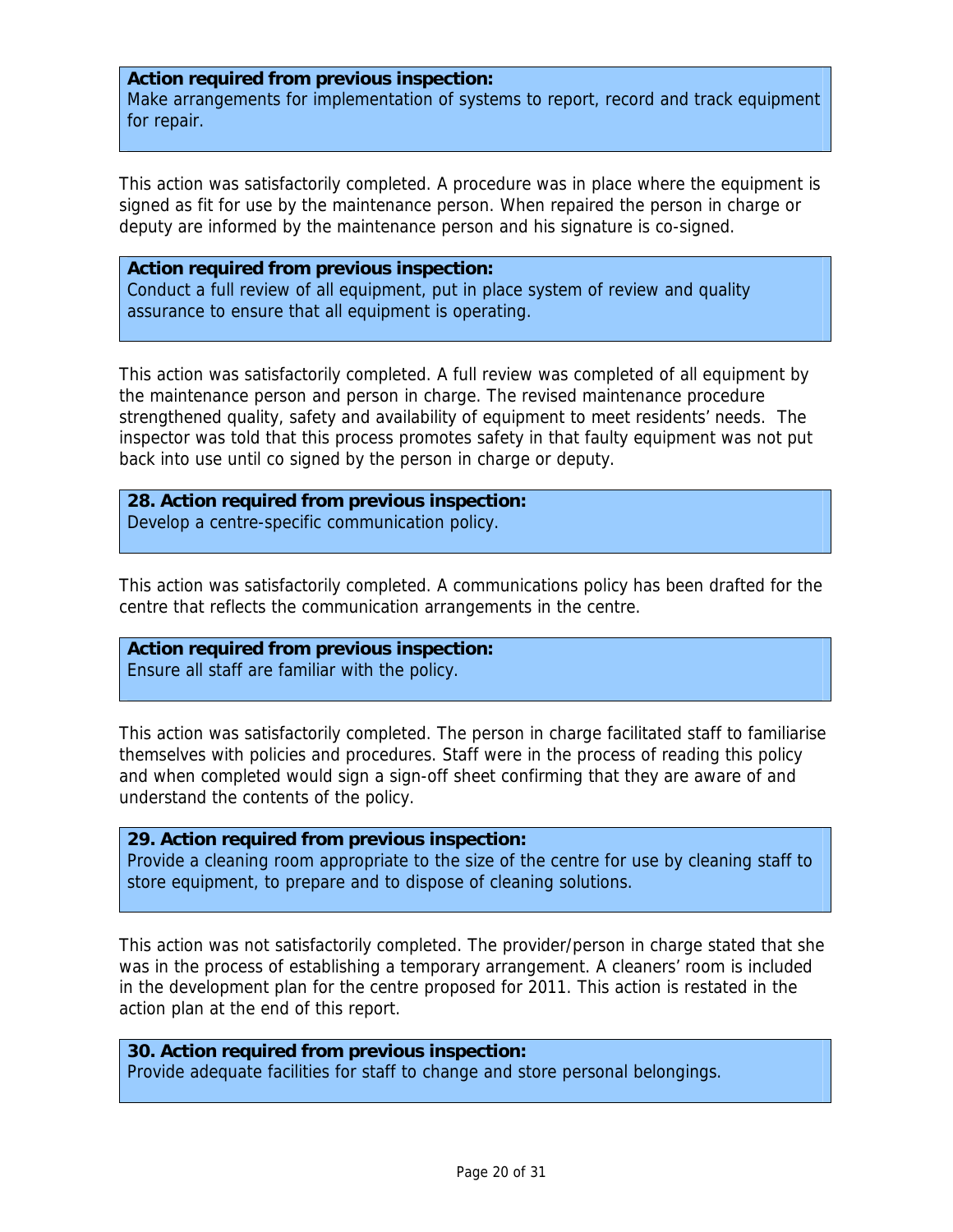This action was satisfactorily completed. Twelve additional lockers were purchased to facilitate staff to store their personal belongings and valuables.

#### **31. Action required from previous inspection:**

All staff receives education and training and regular updates (at least annually) on the risks of infection that are commensurate with their work activities and responsibilities and their role in preventing and managing infection.

This action was satisfactorily completed. All staff had attended training in infection control from the 06 to the 08 August 2010.

#### **Action required from previous inspection:**

The person in charge, in accordance with relevant legislation, promotes healthy and safe working practices through the provision of information, training, supervision and monitoring of staff under the heading of infection control.

Provide adequate supervision to ensure that recommended infection control and prevention procedures are adhered to at all times by all staff in the centre.

This action was satisfactorily completed. Comprehensive supervisory arrangements were in place. Healthcare supervisors monitored infection control and staff practices on a daily basis.

#### **32. Action required from previous inspection:**

Provide personal protective equipment (PPE) at convenient points throughout the centre in secure holders to minimise risk of accident or injury to vulnerable residents.

This action was satisfactorily completed. PPE equipment and holders have been strategically placed at a number of points for staff convenience and to meet the needs of residents.

#### **Action required from previous inspection:**

Provide adequate hand-washing facilities including hand sanitizer units.

This action was satisfactorily completed. Nine additional hand sanitizers have been installed in the centre. These were viewed by the inspector.

## **33. Action required from previous inspection:**

Outline a statement of purpose that includes all the information required in Schedule 1 of the Health Act 2007 (Care and Welfare of Residents in Designated Centres for Older People) Regulations 2009.

This action was satisfactorily completed. A statement of purpose was drafted to meet the requirements of the legislation.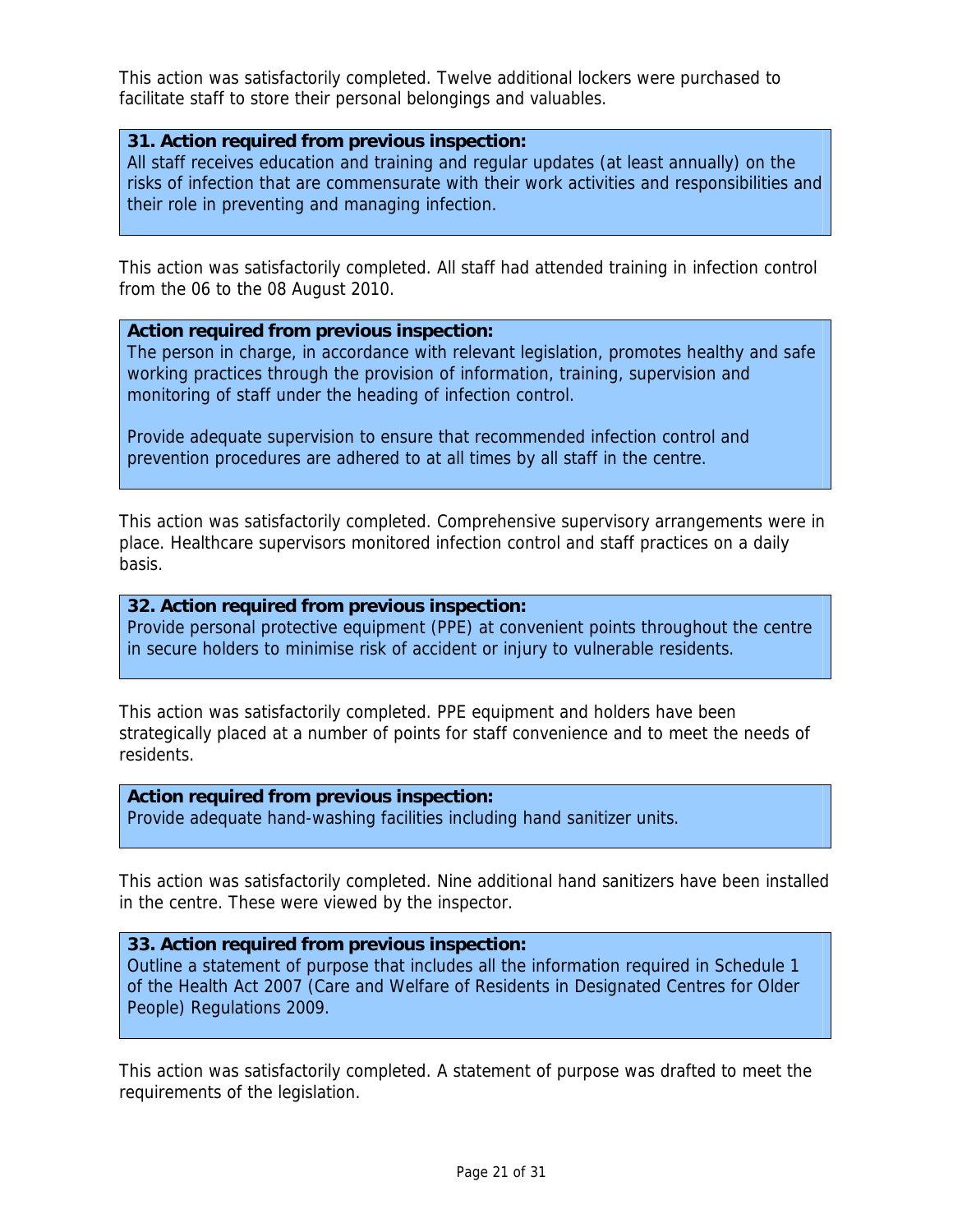## **34. Action required from previous inspection:** Provide appropriate, accessible storage facilities for all equipment.

This action was partially completed. Equipment storage arrangements had been risk assessed by the provider/person in charge. Storage arrangements were revised. Additional storage is proposed for inclusion in future development plans in 2011. This action is restated in the action plan at the end of this report.

#### **35. Action required from previous inspection:**

Review cleaning procedures training and staffing levels to ensure that cleaning staff have the necessary skills and knowledge to maintain the centre in a clean state.

This action was satisfactorily completed. Cleaning staff are supervised by the recently appointed healthcare supervisors who work with all grades of staff. Ongoing education is provided for cleaning staff to maintain good standards. The centre was noted to be very clean on the day of the follow-up inspection.

#### **Action required from previous inspection:**

Put robust supervisory arrangements in place to ensure the residents' needs are met in this area.

This action was satisfactorily completed. A review of the staffing arrangements was completed. Two new supervisory grade positions were developed. Comprehensive job descriptions were viewed by the inspector for this role. There was a supervisor on each shift who directly worked alongside and supervised carer, cleaning and laundry staff. Supervisors reported to staff nurses. The person in charge told the inspector that this system was working well.

## **36. Action required from previous inspection:**

Commence a process of bringing files of staff currently employed in the centre in line with the requirements outlined in Schedule 2 of the Health Act 2007 (Care and Welfare of residents in Designated Centres for Older People) Regulations 2009 (as amended).

This action was satisfactorily completed. The person in charge was awaiting return of completed garda vetting for one staff member. All other required documentation was in place including declarations of medical fitness and photographic identification for each staff member.

#### **Action required from previous inspection:**

Develop and implement written policies and procedures relating to the recruitment, selection and vetting of staff taking cognisance of the information set out in the legislation.

This action was satisfactorily completed. A recruitment policy was developed and in place to inform future staff recruitment procedures in line with the legislation.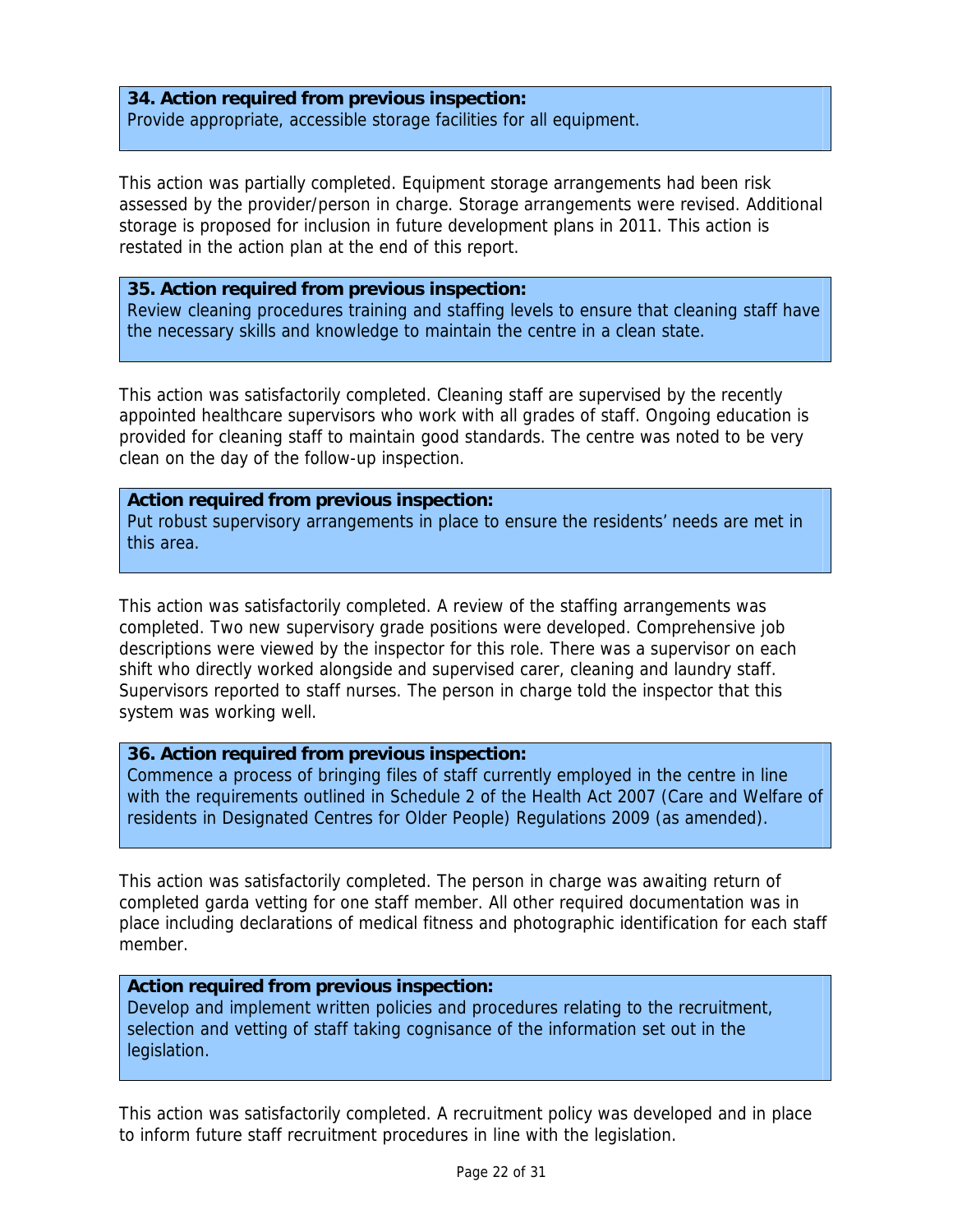A policy referencing vetting and supervision of volunteers to the centre was also developed and implemented.

## **37. Action required from previous inspection:**

Put in place a training schedule to inform all staff of the provisions of the Health Act 2007, all care and welfare of residents' Standards and regulations and their impact on the role of the centre's staff.

This action was satisfactorily completed. Training had taken place for all staff on the Health Act 2007 (Care and Welfare of Residents in Designated Centres for Older People) Regulations 2009 (as amended) and the National Quality Standards for Residential Care Settings for Older People in Ireland. The person in charge has commissioned translation of the Health Act 2007 (Care and Welfare of Residents in Designated Centres for Older People) Regulations 2009 (as amended) into the Polish and Lithuanian languages to enhance understanding of the legislation of some Polish and Lithuanian members of her staff.

# **Action required from previous inspection:**

Copies of all relevant documents to be made available to staff.

This action was satisfactorily completed. Copies of the Health Act 2007 (Care and Welfare of Residents in Designated Centres for Older People) Regulations 2009 (as amended) and the National Quality Standards for Residential Care Settings for Older People in Ireland were made available to all staff. They were knowledgeable on the contents of these documents.

**38. Action required from previous inspection:** Ensure all residents medical wellbeing and medications are reviewed on a regular basis.

This action was satisfactorily completed. Residents were reviewed on a regular basis by their GPs. The frequency of reviews was monitored by the person in charge.

#### **Action required from previous inspection:**

Put procedures in place where the residents' GP documents medical reviews, changes in healthcare and treatments are recorded.

The action was satisfactorily completed. All changes, reviews and treatments were documented in the residents care plans.

#### **Action required from previous inspection:**

Develop and implement a robust system where all residents' medical investigations are followed through and communicated appropriately.

This action was satisfactorily completed. A diary and weekly planner was introduced and was used to record all residents' out-patient appointments, medical reviews and individual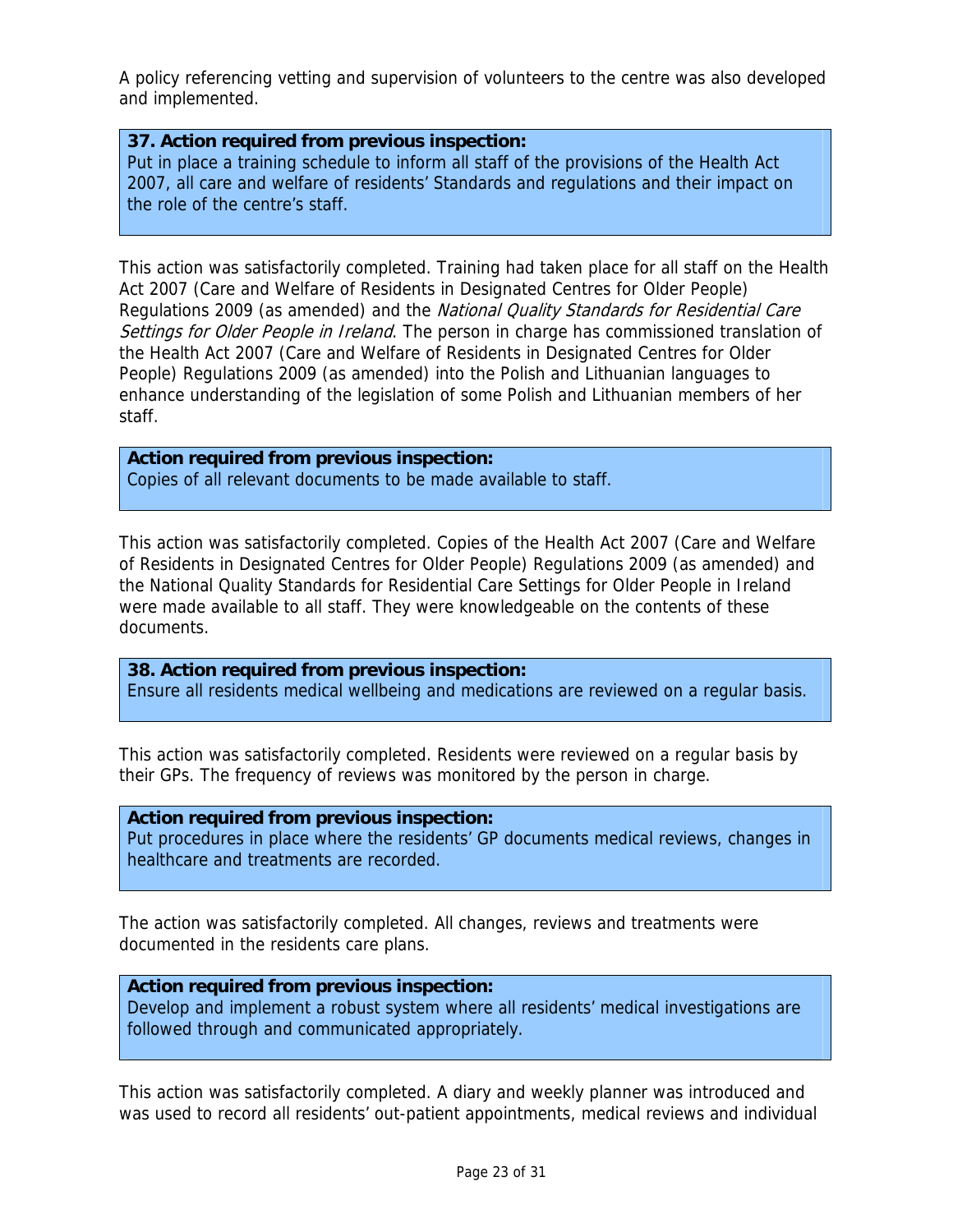therapies. These were reviewed on a daily basis and a plan put in place to facilitate the residents to attend them.

#### **39. Action required from previous inspection:**

Redraft the complaints policy to ensure all aspects of the complaints procedure are implemented and operational in the centre.

This action was satisfactorily completed. The complaints policy was redrafted to include all the legislative requirements. A copy had also been mounted on the inside of residents' doors.

**Action required from previous inspection:** The policy must be displayed in all ward areas in the centre.

This action was satisfactorily completed. A summary of the complaints policy was displayed in the centre.

**Action required from previous inspection:** Put a training programme in place whereby all staff will be informed of the complaints procedures to be followed. Ensure residents and staff are fully informed of the complaints procedure.

This action was satisfactorily completed. The revised complaints policy was introduced at residents and staff meetings. It was also included in the residents' handbook which each resident has a copy of.

**40. Action required from previous inspection:** Complete a training needs analysis for all staff based on the needs of residents in the centre.

This action was satisfactorily completed. A training needs analysis was completed that reflected the needs of the residents in the centre.

**Action required from previous inspection:**

Implement a programme of education and training to address any deficits in knowledge and on-going development in line with contemporary evidence-based knowledge.

This action was satisfactorily completed. The inspector viewed a schedule of training for staff based on this analysis. This training included person centred care planning on 14 July 2010, Infection Control from the 06 to 08 October 2010, dementia care, continence promotion and assessment on 21 August 2010.

#### **Action required from previous inspection:**

Provide staffing training on mandatory training as required by legislation e.g. manual handling.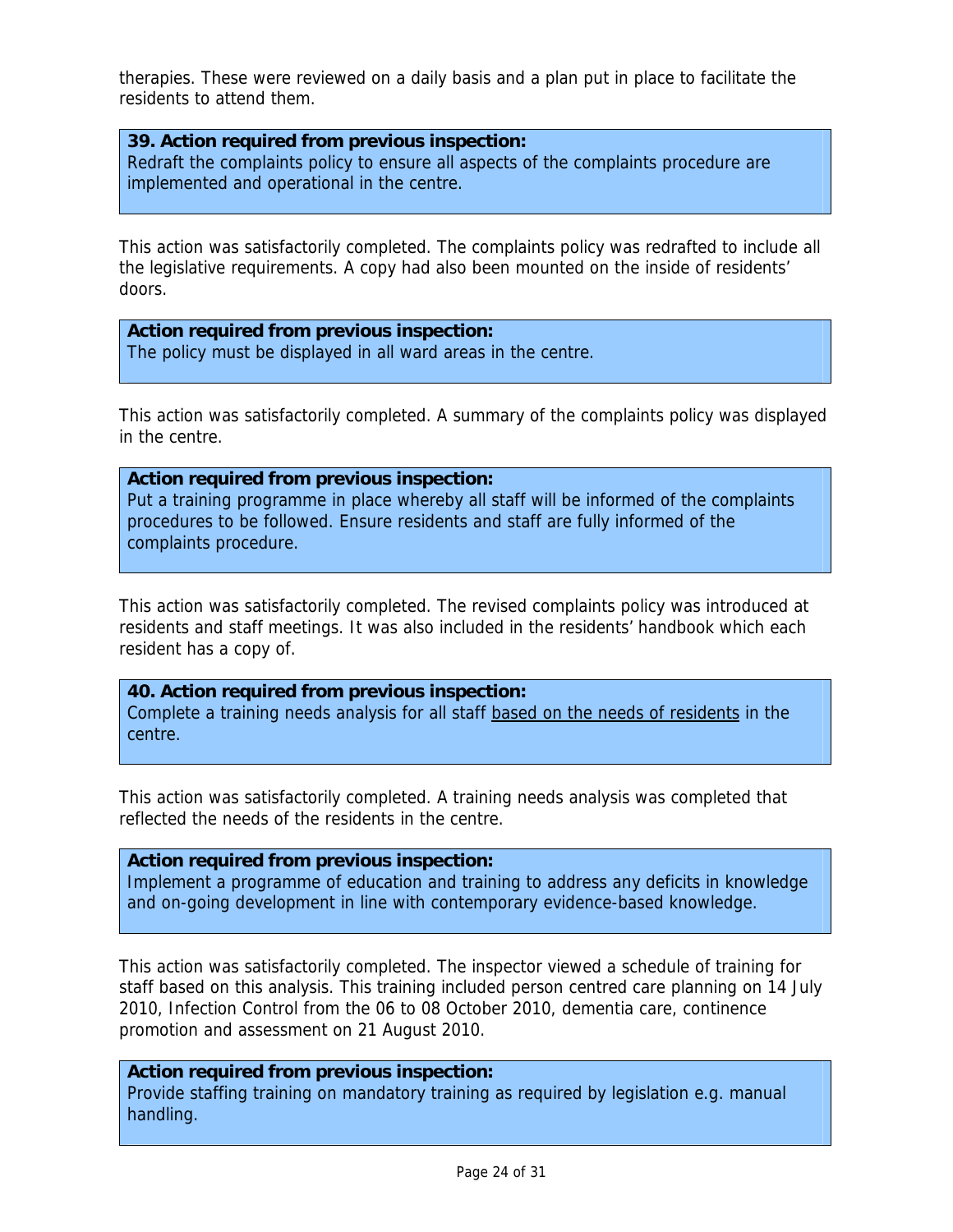This action was satisfactorily completed. Elder abuse recognition and prevention and moving and handling of residents and fire training were scheduled as a matter of priority to ensure that all staff had attended training in the centre.

#### **41. Action required from previous inspection:**

Provide handrails and signage on doors to assist residents to move around the centre independently.

This action was satisfactorily completed. Handrails and additional signage was in place on bathroom, shower and toilet doors and was observed by the inspector.

# **42. Action required from previous inspection:**

Assess all residents seating requirements and put in place.

This action was satisfactorily completed. A review of residents seating had taken place. Additional suitable seating was introduced for residents who required it.

**43. Action required from previous inspection:** Provide suitable lockable storage facilities for use by residents'.

This action was partially completed. A safe was available for residents' valuables. The provider/person in charge was in the process of locating suitable locks for the residents' lockers to give them the option of keeping their valuables with them in their bedrooms. This action is restated in the action plan at the end of this report.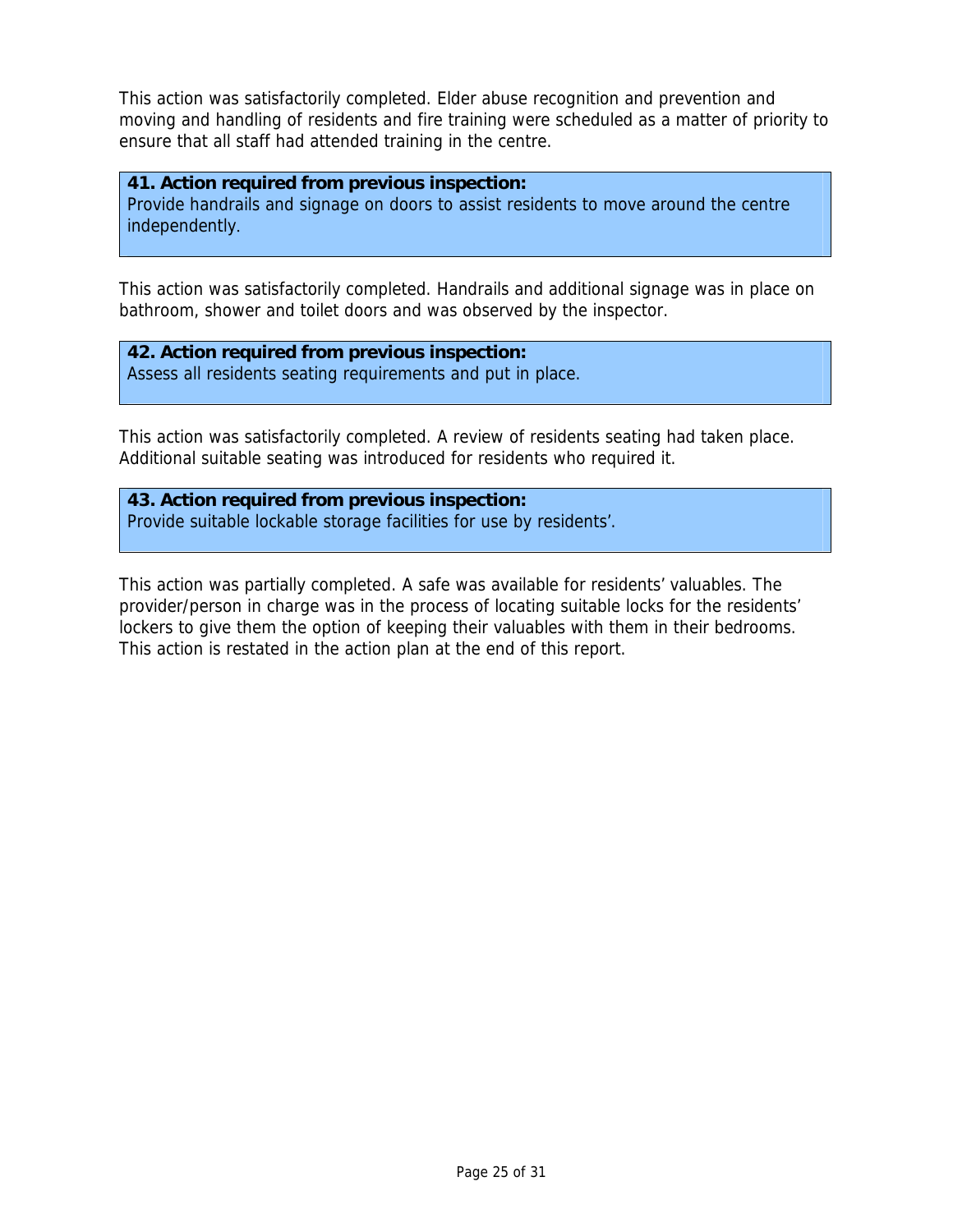# **Recommendations**

| <b>Standard</b>                                     | <b>Best practice recommendations</b>                                                                                                                                                                                                                                                                      |
|-----------------------------------------------------|-----------------------------------------------------------------------------------------------------------------------------------------------------------------------------------------------------------------------------------------------------------------------------------------------------------|
| Standard 25:<br>Physical<br>Environment             | A curtain pole was not adequately secured in a room with<br>accommodation for three residents.                                                                                                                                                                                                            |
|                                                     | Inspector's findings:<br>This recommendation was satisfactorily completed. The curtain<br>Pole has been adequately secured.                                                                                                                                                                               |
| Standard 18:<br>Routines and<br><b>Expectations</b> | All staff did not wear name badges to assist residents with<br>remembering their names.                                                                                                                                                                                                                   |
|                                                     | Inspector's findings:<br>This recommendation was satisfactorily completed All staff wore<br>name badges on the day of the inspection.                                                                                                                                                                     |
| Standard 25:<br>Physical<br>Environment             | The doors to the rooms were not clearly distinguishable for<br>residents with cognitive impairment.                                                                                                                                                                                                       |
|                                                     | Inspector's findings:<br>This recommendation was satisfactorily completed. The inspector<br>observed additional pictorial signage on bathrooms, showers,<br>toilets etc.                                                                                                                                  |
| Standard 4: Privacy<br>and Dignity                  | Conduct an assessment to determine the appropriateness of the<br>use of a thickened glass window which functioned as part of a wall<br>between residents' private accommodation and the administrators'<br>office.                                                                                        |
|                                                     | Inspector's findings:<br>This recommendation was satisfactorily completed. A review had<br>been carried out on privacy for residents in this room and the<br>person in charge was satisfied that there was no breach of privacy<br>for the residents in this area. It will be kept under on-going review. |
| Standard 29:<br>Management<br><b>Systems</b>        | The provider/person in charge is a nurse; however, she wore the<br>same coloured uniform as staff nurses. There was no evidence to<br>conclude that this did not cause confusion for residents and visitors<br>to the centre.                                                                             |
|                                                     | Inspector's findings:<br>This recommendation was satisfactorily completed. The provider<br>now uses a different dress code to the staff nurses.                                                                                                                                                           |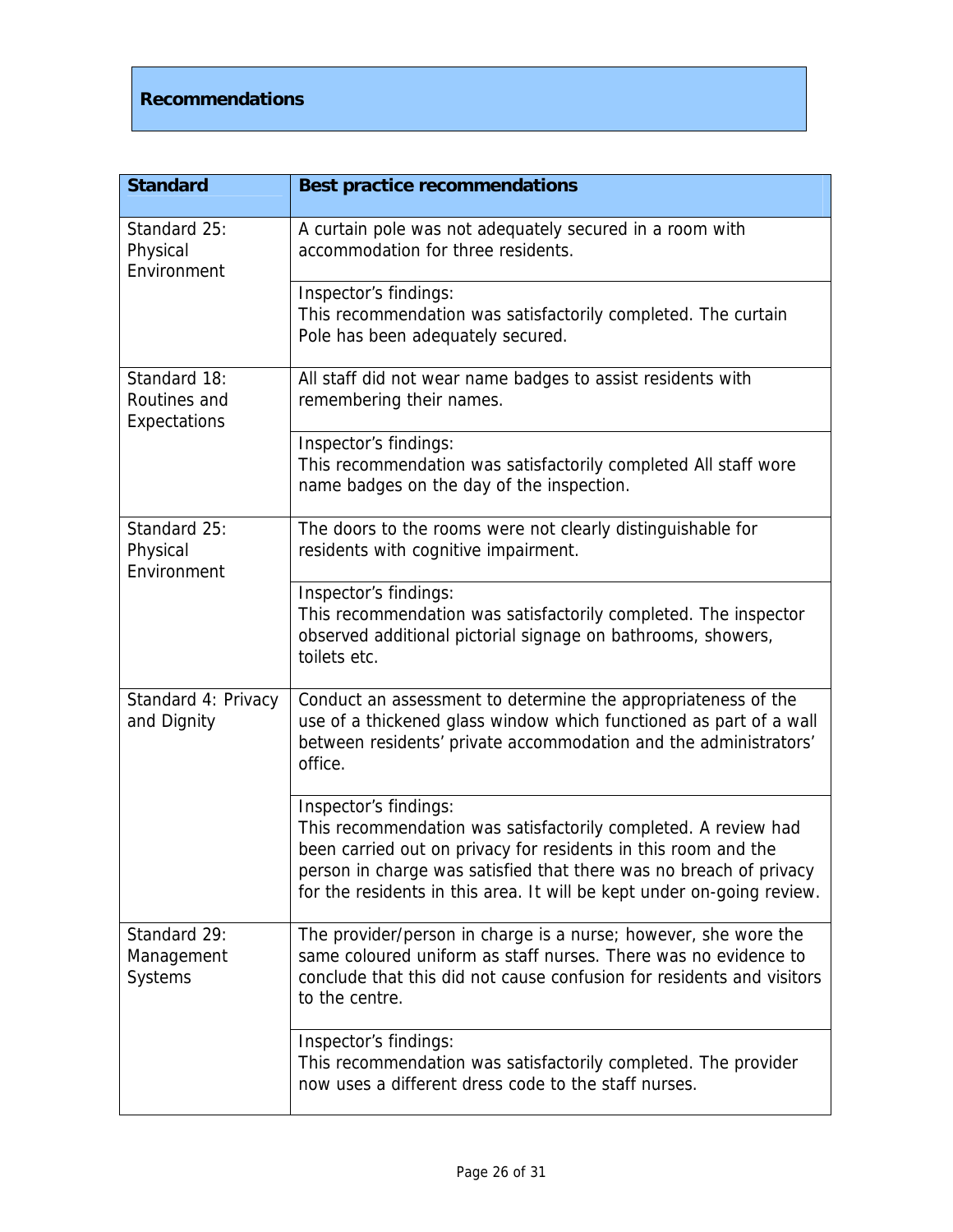# **Report compiled by**

Catherine Connolly-Gargan Inspector of Social Services Social Services Inspectorate Health Information and Quality Authority

12 October 2010

| <b>Chronology of previous HIQA inspections</b> |                                                   |  |  |
|------------------------------------------------|---------------------------------------------------|--|--|
| Date of previous inspection                    | Type of inspection:                               |  |  |
|                                                |                                                   |  |  |
| 27 April 2010                                  | Registration<br>Scheduled<br>Follow up inspection |  |  |
|                                                | Announced<br>Unannounced                          |  |  |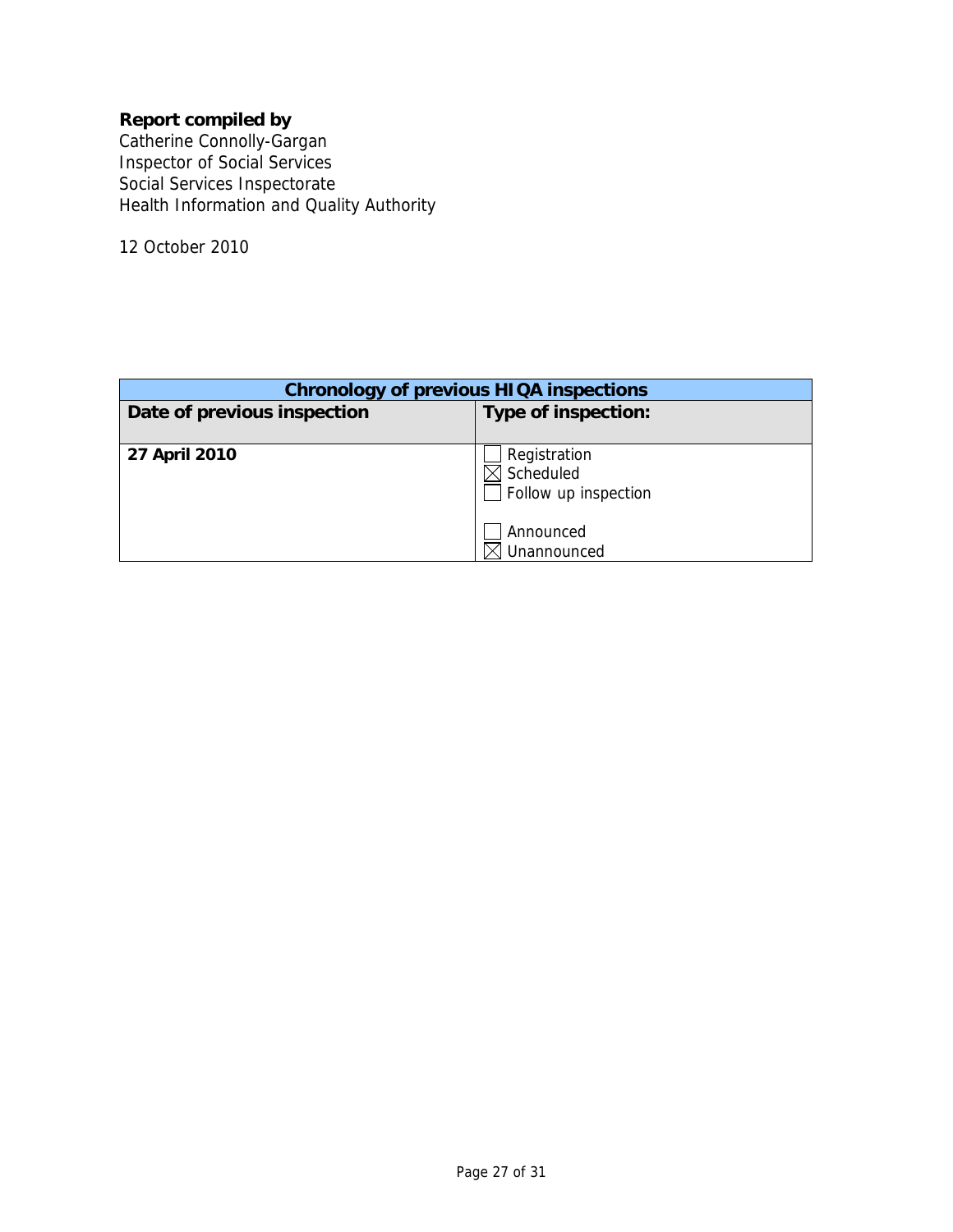**Health Information and Quality Authority Social Services Inspectorate** 



# **Action Plan**

Provider's response to additional inspection report<sup>\*</sup>

| Centre:                             | Bethany House Nursing Home |
|-------------------------------------|----------------------------|
| <b>Centre ID:</b>                   | 0015                       |
| Date of inspection:                 | 12 October 2010            |
| Date of response:<br>DAY/MONTH/YEAR | 13 December 2010           |

## **Requirements**

These requirements set out what the registered provider must do to meet the Health Act 2007, the Health Act 2007 (Care and Welfare of Residents in Designated Centres for Older People) Regulations 2009 (as amended) and the National Quality Standards for Residential Care Settings for Older People in Ireland.

# **1. The provider is failing to comply with a regulatory requirement in the following respect:**

The floor surface on corridors in the centre was uneven and impacted on safety and welfare of residents.

# **Action required:**

Complete works to remedy defects on floor surface on corridors in the centre to ensure the care, safety and welfare of residents.

## **Reference:**

Health Act, 2007 Regulation 30: Health and Safety Regulation 31: Risk Management Procedures Standard 26: Health and Safety Standard 29: Management Systems

**Please state the actions you have taken or are planning to take with timescales: Timescale:** 

 $\overline{a}$ \* The Authority reserves the right to edit responses received for reasons including: clarity; completeness; and, compliance with legal norms.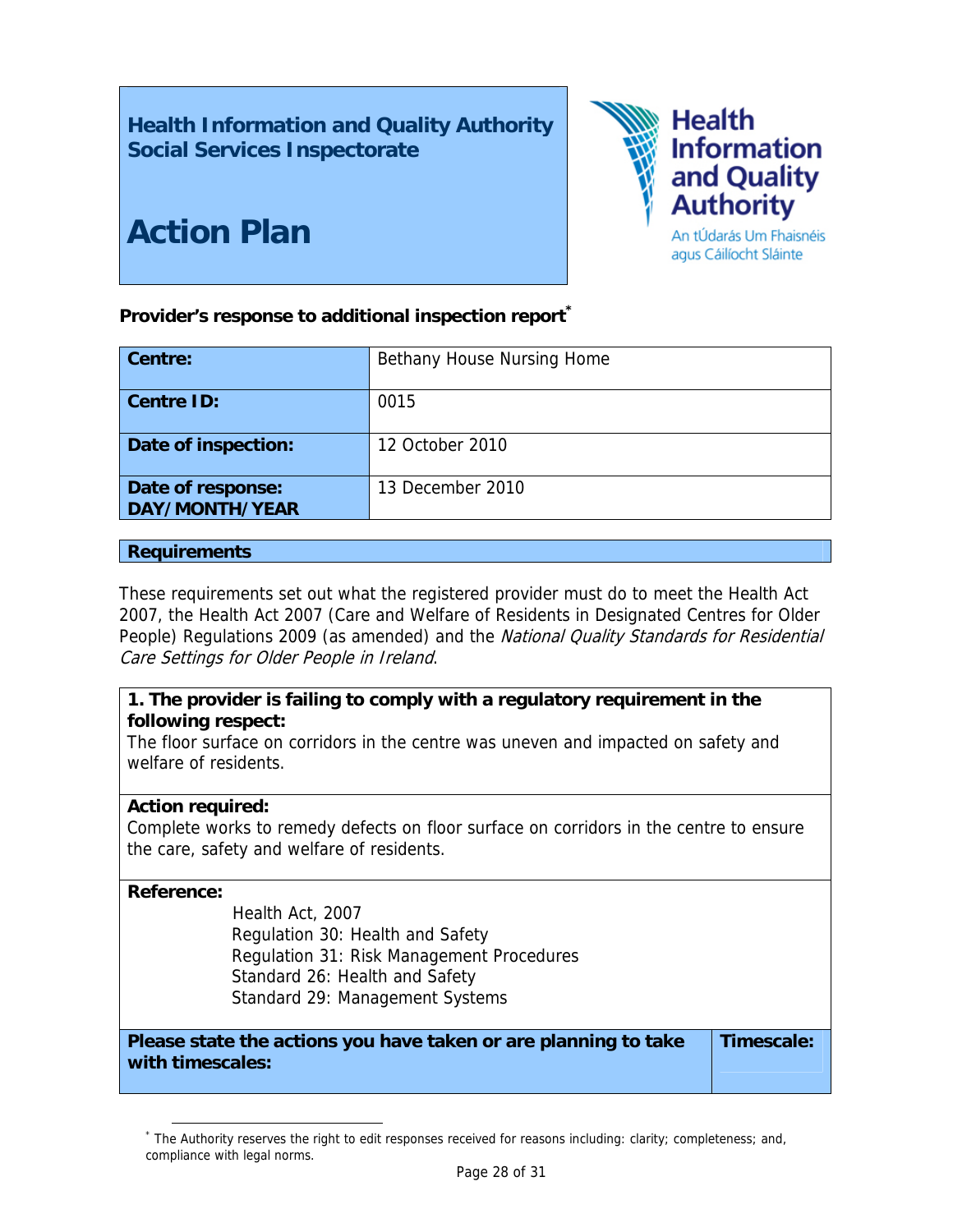| Provider's response:                                                                 |          |
|--------------------------------------------------------------------------------------|----------|
| This work has now been completed, the current floor has been re levelled   Completed | December |
| and re surfaced.                                                                     | 2010     |

# **2. The provider has failed to comply with a regulatory requirement in the following respect:**

Did not provide adequate toilet facilities to meet the needs of all residents in the centre.

## **Action required:**

Provide a sufficient number of toilets in line with the Health Act 2007 (Care and Welfare Of Residents in Designated Centre for Older People) Regulations 2009.

#### **Reference:**

 Health Act, 2007 Regulation 19: Premises Standard 25: Physical Environment

| Please state the actions you have taken or are planning to take<br>with timescales:                                                                                                                                                                                                                                                                                     | Timescale:                               |
|-------------------------------------------------------------------------------------------------------------------------------------------------------------------------------------------------------------------------------------------------------------------------------------------------------------------------------------------------------------------------|------------------------------------------|
| Provider's response:<br>We currently have four en suite bedrooms and four communal toilets<br>including assisted bathrooms for 28 residents, under the Health<br>Information and Quality Authority's standards there is one toilet to every<br>six residents, this leaves us needing to add another toilet which we will<br>address in our development plan March 2011. | <b>March 2011</b><br>development<br>plan |

# **3. The provider has failed to comply with a regulatory requirement in the following respect:**

There is a lack of storage space for assistive devices e.g. hoist, commodes and assistive equipment belonging to residents.

# **Action required:** Provide appropriate, accessible storage facilities for all equipment. **Reference:** Health Act 2007 Regulation 31: Risk Management Procedures Standard 25: Physical Environment **Please state the actions you have taken or are planning to take with timescales: Timescale:**  Provider's response: The issue of additional storage areas will be met in development plan [Current]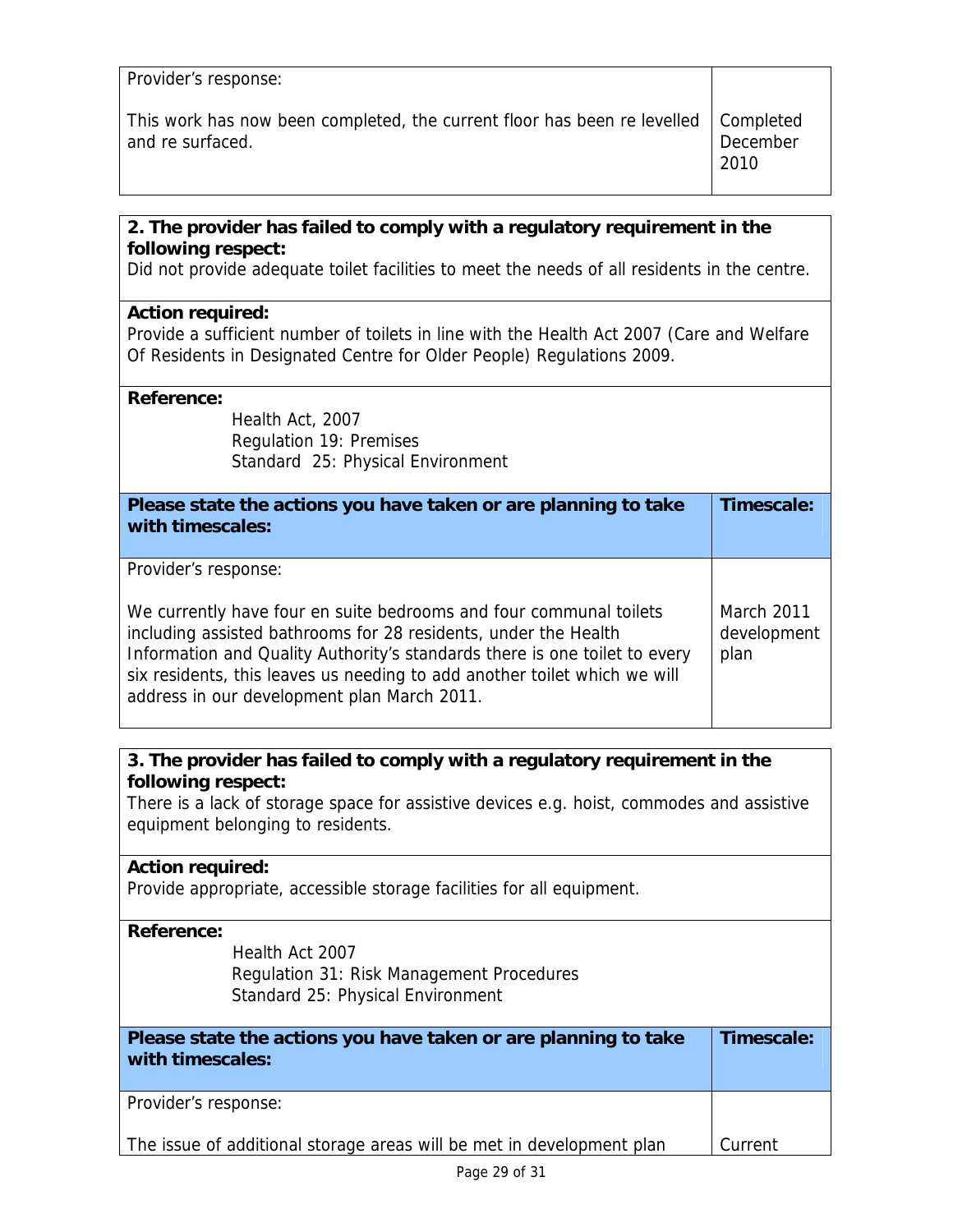which will be completed in March 2011. We have currently done a full risk analysis on the current storage areas for the above equipment and have found that this area is the most appropriate location until additional storage areas are provided. location risk assessed November 2010 development

plan March

2011

# **4. The provider has failed to comply with a regulatory requirement in the following respect:**

Did not provide sufficient lockable storage space for residents' personal belongings and possessions in their rooms.

## **Action required:**

Provide suitable secure storage facilities for the use by residents to store their valuables in their rooms.

#### **Reference:**

Health Act 2007 Regulation 7: Residents' Personal Property and Possessions Standard 25: Physical Environment

| Please state the actions you have taken or are planning to take<br>with timescales:                                                                                                                                                    | Timescale:                                                                                        |
|----------------------------------------------------------------------------------------------------------------------------------------------------------------------------------------------------------------------------------------|---------------------------------------------------------------------------------------------------|
| Provider's response                                                                                                                                                                                                                    |                                                                                                   |
| A lockable storage space has been provided for each resident in the form<br>of an individual lockable deposit box. We will also be adding lockable<br>areas in bedside lockers as we replace and upgrade these items in the<br>future. | Completed<br>November<br>2010<br>upgrading of<br>current<br>bedside<br>locker will be<br>on going |